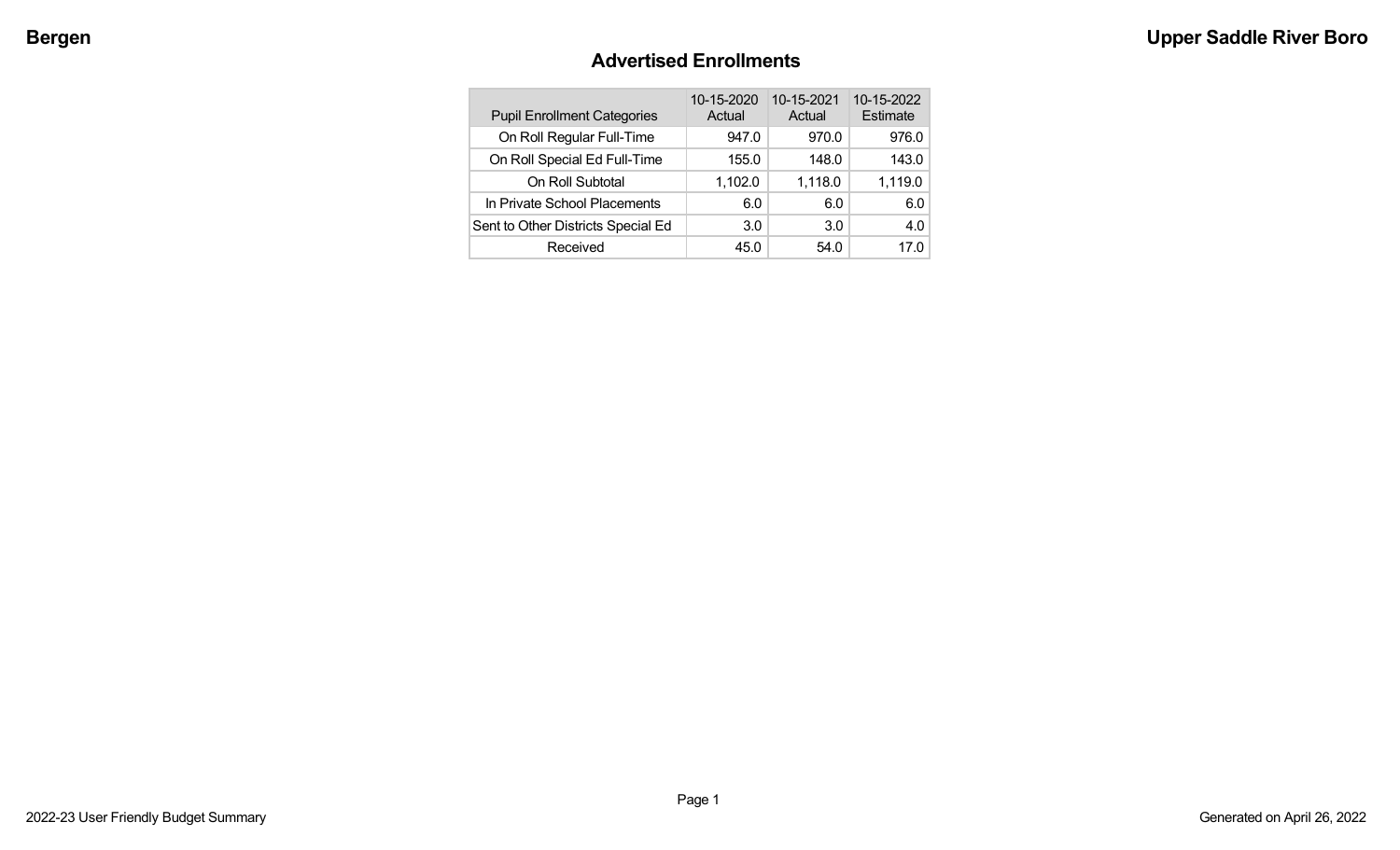#### **Advertised Revenues**

| <b>Budget Category</b>                           | Description                                                                            | Account      | 2020-21<br>Actual | 2021-22<br>Revised               | 2022-23<br>Proposed |
|--------------------------------------------------|----------------------------------------------------------------------------------------|--------------|-------------------|----------------------------------|---------------------|
|                                                  | Local Tax Levy                                                                         | 10-1210      | 23,126,452        | 23,588,981                       | 23,812,856          |
|                                                  | <b>Total Tuition</b>                                                                   | 10-1300      | 514,529           | 329,026                          | 255,000             |
| <b>General Fund Revenues from Local Sources</b>  | <b>Unrestricted Miscellaneous Revenues</b>                                             | 10-1XXX      | 134,596           | 75,000                           | 115,000             |
|                                                  | Interest Earned on Capital Reserve Funds                                               | 10-1XXX      | 300               |                                  | $\mathbf{0}$        |
|                                                  | Other Restricted Miscellaneous Revenues                                                | 10-1XXX      | 9,002             | $\Omega$                         | $\mathbf{0}$        |
|                                                  | <b>Total Revenues from Local Sources</b>                                               |              |                   | 23,784,879 23,993,007            | 24,182,856          |
|                                                  | <b>Categorical Transportation Aid</b>                                                  | 10-3121      | 150,581           | 150,581                          | 150,581             |
|                                                  | <b>Extraordinary Aid</b>                                                               | 10-3131      | 875,359           | $\Omega$                         | $\Omega$            |
| <b>General Fund Revenues from State Sources</b>  | <b>Categorical Special Education Aid</b>                                               | 10-3132      | 598,542           | 764,028                          | 959,897             |
|                                                  | <b>Categorical Security Aid</b>                                                        | 10-3177      | 53,937            | 53,937                           | 53,937              |
|                                                  | <b>Other State Aids</b>                                                                | 10-3XXX      | 10,150            | 0                                | $\Omega$            |
|                                                  | <b>Total Revenues from State Sources</b>                                               |              | 1,688,569         | 968,546                          | 1,164,415           |
|                                                  | <b>Budgeted Fund Balance-Operating Budget</b>                                          | 10-303       | 0                 | 1,857,263                        | 1,223,526           |
| <b>General Fund Revenues from Other Sources</b>  | Withdrawal from Capital Reserve for Excess Cost and Other Capital Projects             | 10-309       | $\mathbf{0}$      | 560,000                          | 350,000             |
|                                                  | <b>Adjustment for Prior Year Encumbrances</b>                                          |              | $\Omega$          | 277,898                          | 0                   |
|                                                  | Actual Revenues (Over)/Under Expenditures                                              |              | $-1,054,869$      | $\Omega$                         | $\mathbf 0$         |
| <b>General Fund Revenues</b>                     | <b>Total Operating Budget</b>                                                          |              |                   | 24,418,579 27,656,714 26,920,797 |                     |
| Special Revenue Fund Revenues from Local Sources | <b>Student Activity Fund Revenue</b>                                                   | 20-1760      | 9,982             | $\mathbf{0}$                     | 0                   |
|                                                  | <b>Total Revenues from Local Sources</b>                                               | 20-1XXX      | 9,982             | $\Omega$                         | $\mathbf 0$         |
|                                                  | Title I                                                                                | 20-4411-4416 | 33,663            | U                                | $\Omega$            |
|                                                  | Title II                                                                               | 20-4451-4455 | 0                 | 13,517                           | 5,000               |
|                                                  | <b>Title IV</b>                                                                        | 20-4471-4474 | $\Omega$          | 13,000                           | 5,000               |
| Special Revenue Fund Revenues from Federal       | <b>ARP-IDEA Preschool</b>                                                              | 20-4409      | $\Omega$          | 3,983                            | $\mathbf 0$         |
| Sources                                          | <b>ARP-IDEA Basic</b>                                                                  | 20-4419      | $\Omega$          | 46,627                           | $\mathbf{0}$        |
|                                                  | <b>IDEA Part B (Handicapped)</b>                                                       | 20-4420-4429 | 248,820           | 248,852                          | 230,000             |
|                                                  | ARP-ESSER Subgrant-Accelerated Learning Coaching and Educator Support Grant            | 20-4541      | $\mathbf{0}$      | $\Omega$                         | 43,610              |
|                                                  | ARP-ESSER Subgrant-Evidence-Based Summer Learning and Enrichment Activities Grant      | 20-4542      | $\Omega$          | $\Omega$                         | 40,000              |
|                                                  | ARP-ESSER Subgrant-Evidence-Based Comprehensive Beyond the School Day Activities Grant | 20-4543      | $\Omega$          | $\Omega$                         | 40,000              |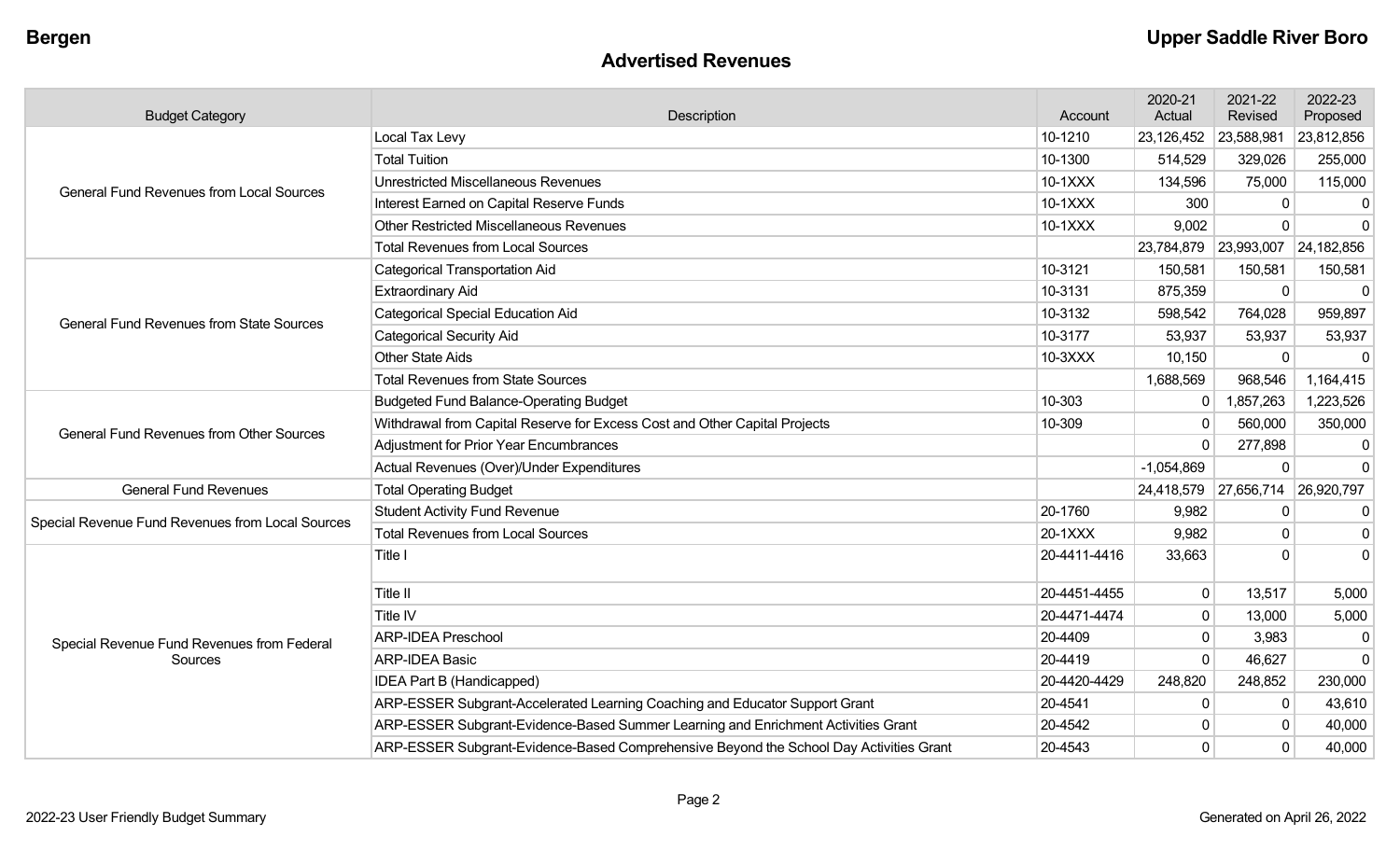#### **Advertised Revenues**

| <b>Budget Category</b>                        | Description                                                                                             | Account | 2020-21<br>Actual | 2021-22<br>Revised    | 2022-23<br>Proposed |
|-----------------------------------------------|---------------------------------------------------------------------------------------------------------|---------|-------------------|-----------------------|---------------------|
|                                               | ARP-ESSER Subgrant-New Jersey Tiered System of Supports (NJTSS) Mental Health Support Staffing<br>Grant | 20-4544 |                   | $\Omega$              | 15,600              |
|                                               | ARP-ESSER                                                                                               | 20-4540 |                   | 0                     | 301,500             |
|                                               | <b>CARES Act Education Stabilization Fund</b>                                                           | 20-4530 | 62,571            | $\mathbf 0$           | $\mathbf{0}$        |
| Special Revenue Fund Revenues from Federal    | Coronavirus Relief Fund (CRF)                                                                           | 20-4532 | 52,159            | $\mathbf 0$           | $\mathbf 0$         |
| Sources                                       | <b>CRRSA Act-ESSER II</b>                                                                               | 20-4534 | 243,313           | 243,313               | 0                   |
|                                               | <b>CRRSA Act-Learning Acceleration Grant</b>                                                            | 20-4535 | 0                 | 25,000                | $\mathbf 0$         |
|                                               | <b>CRRSA Act-Mental Health Grant</b>                                                                    | 20-4536 | 0                 | 45,000                | 0                   |
|                                               | <b>Total Revenues from Federal Sources</b>                                                              |         | 640,526           | 639,292               | 680,710             |
| Special Revenue Fund Revenues                 | <b>Total Grants and Entitlements</b>                                                                    |         | 654,163           | 639,292               | 680,710             |
| Debt Service Fund Revenues from Local Sources | Local Tax Levy                                                                                          | 40-1210 | 221,827           | 220,901               | 220,766             |
|                                               | <b>Total Revenues from Local Sources</b>                                                                |         | 221,827           | 220,901               | 220,766             |
| Debt Service Fund Revenues from State Sources | Debt Service Aid Type II                                                                                | 40-3160 | 70,387            | 70,061                | 69,969              |
| Debt Service Fund Revenues from Other Sources | <b>Total Local Repayment of Debt</b>                                                                    |         | 292,214           | 290,962               | 290,735             |
| Debt Service Fund Revenues                    | <b>Total Repayment of Debt</b>                                                                          |         | 292,214           | 290,962               | 290,735             |
| All Fund Revenues                             | <b>Total Revenues/Sources</b>                                                                           |         | 25,364,956        | 28,586,968            | 27,892,242          |
| Revenues Net of Transfers                     | <b>Total Revenues/Sources Net of Transfers</b>                                                          |         |                   | 25,364,956 28,586,968 | 27,892,242          |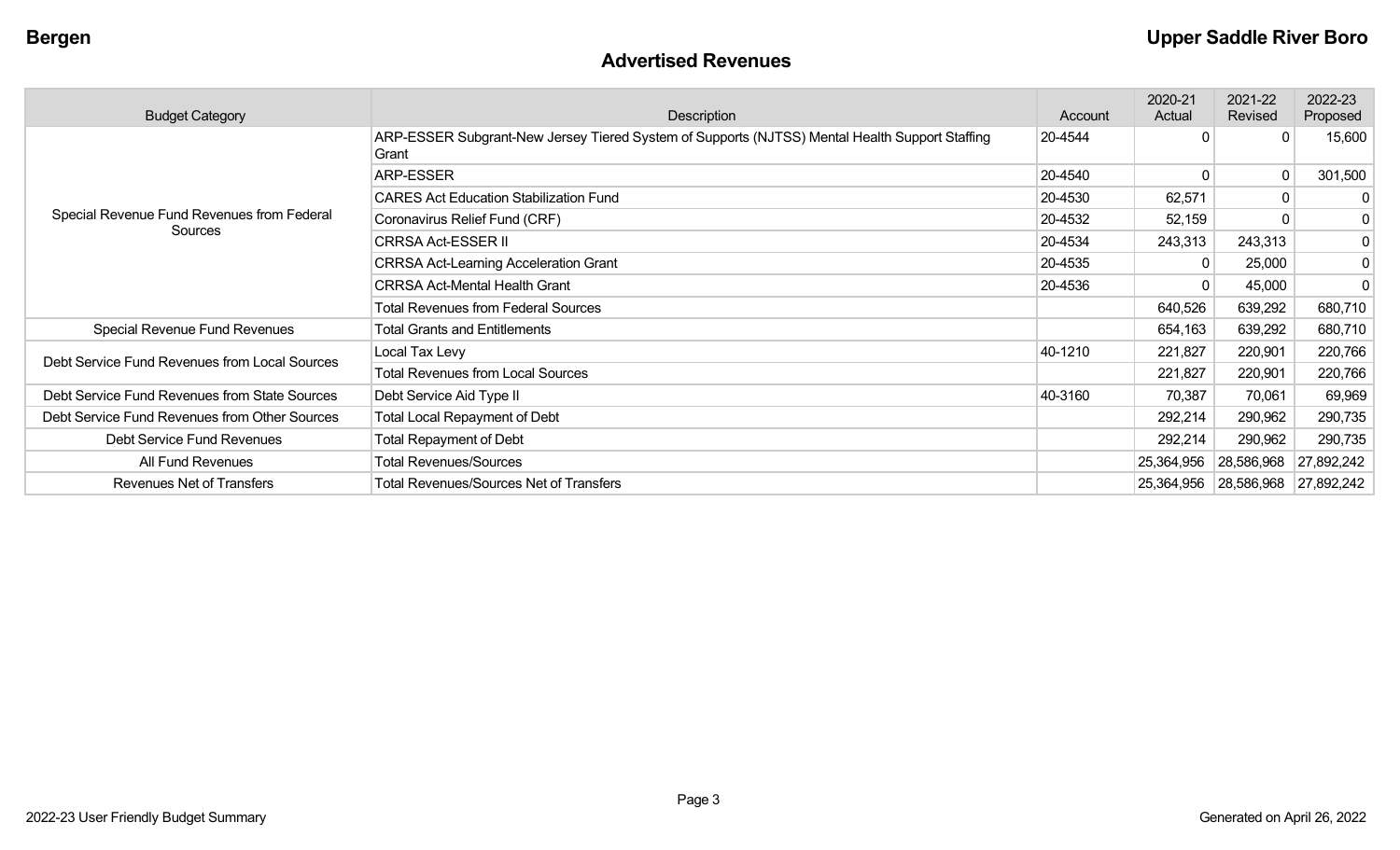## **Advertised Appropriations**

| <b>Budget Category</b>                                       | Description                                                                        | Account        | 2020-21<br>Actual | 2021-22<br>Revised               | 2022-23<br>Proposed |
|--------------------------------------------------------------|------------------------------------------------------------------------------------|----------------|-------------------|----------------------------------|---------------------|
|                                                              | <b>Regular Programs-Instruction</b>                                                | 11-1XX-100-XXX | 7,984,568         | 8,322,322                        | 8,504,975           |
|                                                              | <b>Special Education-Instruction</b>                                               | 11-2XX-100-XXX | 1,798,909         | 2,268,792                        | 2,379,805           |
| General Fund Current Expenses for Instruction                | Basic Skills/Remedial-Instruction                                                  | 11-230-100-XXX | 249,891           | 359,755                          | 354,450             |
|                                                              | <b>Bilingual Education-Instruction</b>                                             | 11-240-100-XXX | 112,650           | 119,100                          | 123,500             |
|                                                              | School-Sponsored Cocurricular or Extracurricular Activities-Instruction            | 11-401-100-XXX | 44,213            | 68,150                           | 66,600              |
|                                                              | School-Sponsored Athletics-Instruction                                             | 11-402-100-XXX | 39,386            | 84,315                           | 87,760              |
|                                                              | Undistributed Expenditures-Instruction (Tuition)                                   | 11-000-100-XXX | 722,116           | 860,100                          | 776,156             |
|                                                              | Undistributed Expenditures-Health Services                                         | 11-000-213-XXX | 228,145           | 258,223                          | 251,315             |
|                                                              | Undistributed Expenditures-Speech, OT, PT and Related Services                     | 11-000-216-XXX | 536,677           | 523,920                          | 545,800             |
|                                                              | Undistributed Expenditures-Other Support Services, Students-Extraordinary Services | 11-000-217-XXX | $\mathbf{0}$      | 45,000                           | 45,000              |
|                                                              | Undistributed Expenditures-Guidance                                                | 11-000-218-XXX | 468,330           | 502,902                          | 522,050             |
|                                                              | Undistributed Expenditures-Child Study Teams                                       | 11-000-219-XXX | 805,083           | 858,393                          | 893,220             |
|                                                              | Undistributed Expenditures-Improvement of Instruction Services                     | 11-000-221-XXX | 169,617           | 198,100                          | 272,600             |
| General Fund Current Expenses for Support<br><b>Services</b> | Undistributed Expenditures-Education Media Services/Library                        | 11-000-222-XXX | 663,926           | 788,794                          | 541,350             |
|                                                              | Undistributed Expenditures-Instructional Staff Training Services                   | 11-000-223-XXX | 89,932            | 165,452                          | 161,145             |
|                                                              | Undistributed Expenditures-Support Services-General Administration                 | 11-000-230-XXX | 602,282           | 705,107                          | 658,150             |
|                                                              | Undistributed Expenditures-Support Services-School Administration                  | 11-000-240-XXX | 913,450           | 967,707                          | 1,003,850           |
|                                                              | <b>Undistributed Expenditures-Central Services</b>                                 | 11-000-251-XXX | 438,011           | 458,950                          | 472,550             |
|                                                              | Undistributed Expenditures-Operation and Maintenance of Plant Services             | 11-000-26X-XXX | 2,391,215         | 2,633,583                        | 2,798,200           |
|                                                              | Undistributed Expenditures-Student Transportation Services                         | 11-000-270-XXX | 312,629           | 587,000                          | 590,000             |
|                                                              | Personal Services-Employee Benefits                                                | 11-XXX-XXX-2XX | 4,966,543         | 5,527,378                        | 5,376,102           |
|                                                              | <b>Total Undistributed Expenditures</b>                                            |                | 13,307,956        | 15,080,609                       | 14,907,488          |
| <b>General Fund Current Expenses</b>                         | <b>Total General Current Expense</b>                                               |                | 23,537,573        | 26,303,043                       | 26,424,578          |
|                                                              | Equipment                                                                          | 12-XXX-XXX-730 | 241,006           | 398,894                          | 116,219             |
| <b>Capital Outlay</b>                                        | <b>Facilities Acquisition and Construction Services</b>                            | 12-000-400-XXX | 40,000            | 394,777                          | 380,000             |
|                                                              | Capital Reserve-Transfer to Capital Projects                                       | 12-000-400-931 | 600,000           | 560,000                          | $\Omega$            |
|                                                              | <b>Total Capital Outlay</b>                                                        |                | 881,006           | 1,353,671                        | 496,219             |
| General Fund Expenses and Transfers                          | <b>General Fund Grand Total</b>                                                    |                |                   | 24,418,579 27,656,714 26,920,797 |                     |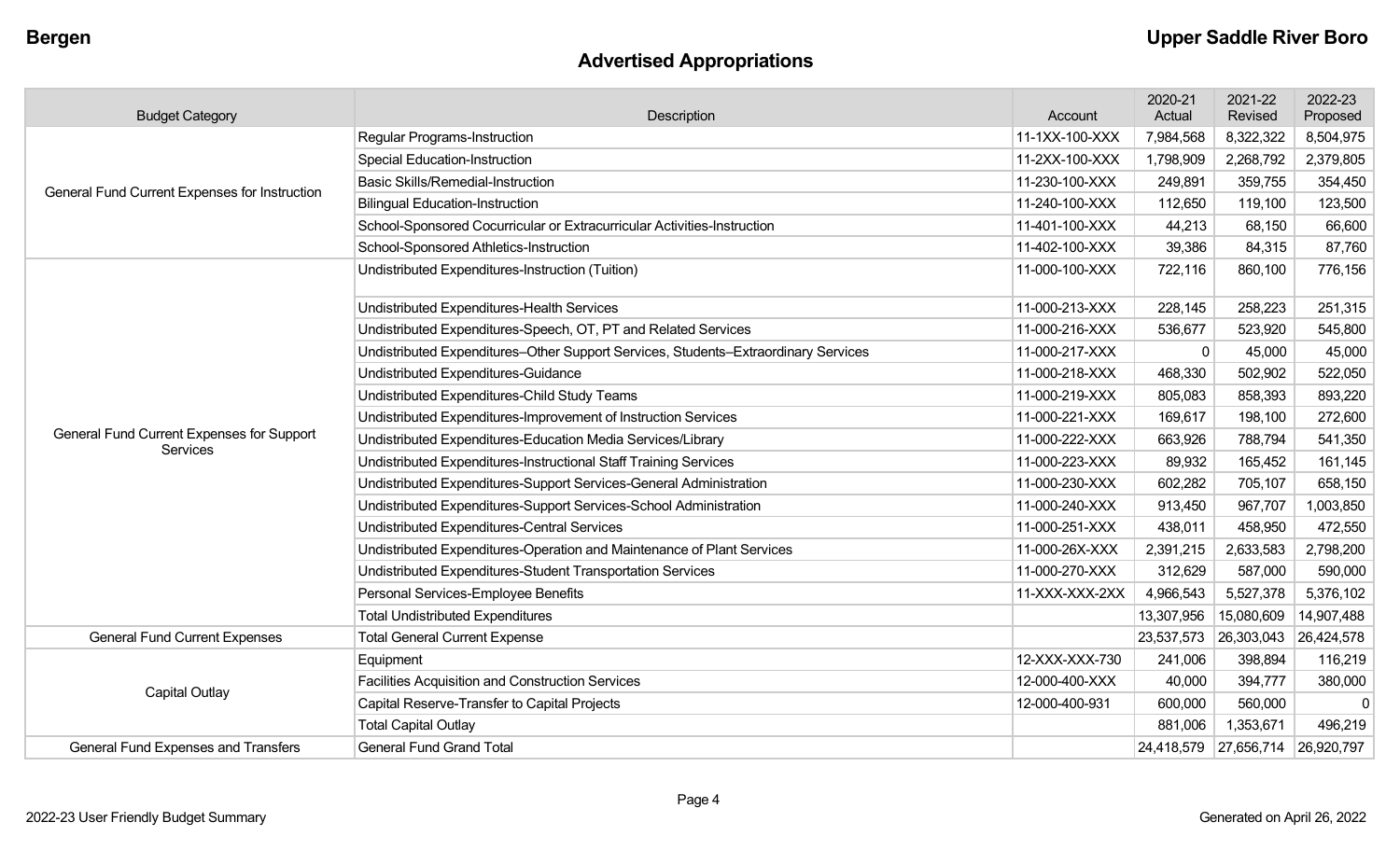# **Advertised Appropriations**

| <b>Budget Category</b>                                | Description                                                                                             | Account        | 2020-21<br>Actual | 2021-22<br>Revised               | 2022-23<br>Proposed |
|-------------------------------------------------------|---------------------------------------------------------------------------------------------------------|----------------|-------------------|----------------------------------|---------------------|
|                                                       | Title I                                                                                                 | 20-XXX-XXX-XXX | 33,663            | $\Omega$                         | $\mathbf{0}$        |
|                                                       | Title II                                                                                                | 20-XXX-XXX-XXX | $\mathbf 0$       | 13,517                           | 5,000               |
|                                                       | Title IV                                                                                                | 20-XXX-XXX-XXX | $\Omega$          | 13,000                           | 5,000               |
|                                                       | IDEA Part B (Handicapped)                                                                               | 20-XXX-XXX-XXX | 248,820           | 248,852                          | 230,000             |
|                                                       | <b>ARP-IDEA Basic Grant Program</b>                                                                     | 20-223-XXX-XXX | 0                 | 46,627                           | $\mathbf 0$         |
|                                                       | <b>ARP-IDEA Preschool Grant Program</b>                                                                 | 20-224-XXX-XXX |                   | 3,983                            | 0                   |
|                                                       | <b>CARES Act Education Stabilization Fund</b>                                                           | 20-477-XXX-XXX | 62,571            |                                  | 0                   |
|                                                       | Coronavirus Relief Fund (CRF) Grant Program                                                             | 20-479-XXX-XXX | 52,159            |                                  | 0                   |
| Special Revenue Fund Expenses for Federal<br>Projects | CRRSA Act-ESSER II Grant Program                                                                        | 20-483-xxx-xxx | 243,313           | 243,313                          | 0                   |
|                                                       | <b>CRRSA Act-Learning Acceleration Grant Program</b>                                                    | 20-484-XXX-XXX | $\mathbf 0$       | 25,000                           | 0                   |
|                                                       | <b>CRRSA Act-Mental Health Grant Program</b>                                                            | 20-485-XXX-XXX | $\Omega$          | 45,000                           | 0                   |
|                                                       | <b>ARP-ESSER Grant Program</b>                                                                          | 20-487-XXX-XXX |                   |                                  | 301,500             |
|                                                       | ARP-ESSER Subgrant Accelerated Learning Coaching and Educator Support Grant                             | 20-488-XXX-XXX |                   | 0                                | 43,610              |
|                                                       | ARP-ESSER Subgrant Evidence-Based Summer Learning and Enrichment Activities Grant                       | 20-489-XXX-XXX |                   |                                  | 40,000              |
|                                                       | ARP-ESSER Subgrant Evidence-Based Comprehensive Beyond the School Day Activities Grant                  | 20-490-xxx-xxx | $\Omega$          | 0                                | 40,000              |
|                                                       | ARP-ESSER Subgrant New Jersey Tiered System of Supports (NJTSS) Mental Health Support Staffing<br>Grant | 20-491-XXX-XXX |                   |                                  | 15,600              |
|                                                       | <b>Total Federal Projects</b>                                                                           | 20-XXX-XXX-XXX | 640,526           | 639,292                          | 680,710             |
| <b>Special Revenue Fund Expenses</b>                  | <b>Total Special Revenue Funds</b>                                                                      |                | 654,163           | 639,292                          | 680,710             |
| Debt Service Fund Expenses                            | <b>Total Regular Debt Service</b>                                                                       | 40-701-510-XXX | 292,214           | 290,962                          | 290,735             |
|                                                       | <b>Total Debt Service Funds</b>                                                                         |                | 292,214           | 290,962                          | 290,735             |
| All Fund Expenses                                     | <b>Total Expenditures/Appropriations</b>                                                                |                | 25,364,956        | 28,586,968                       | 27,892,242          |
| <b>Expenses Net of Transfers</b>                      | <b>Total Expenditures Net of Transfers</b>                                                              |                |                   | 25,364,956 28,586,968 27,892,242 |                     |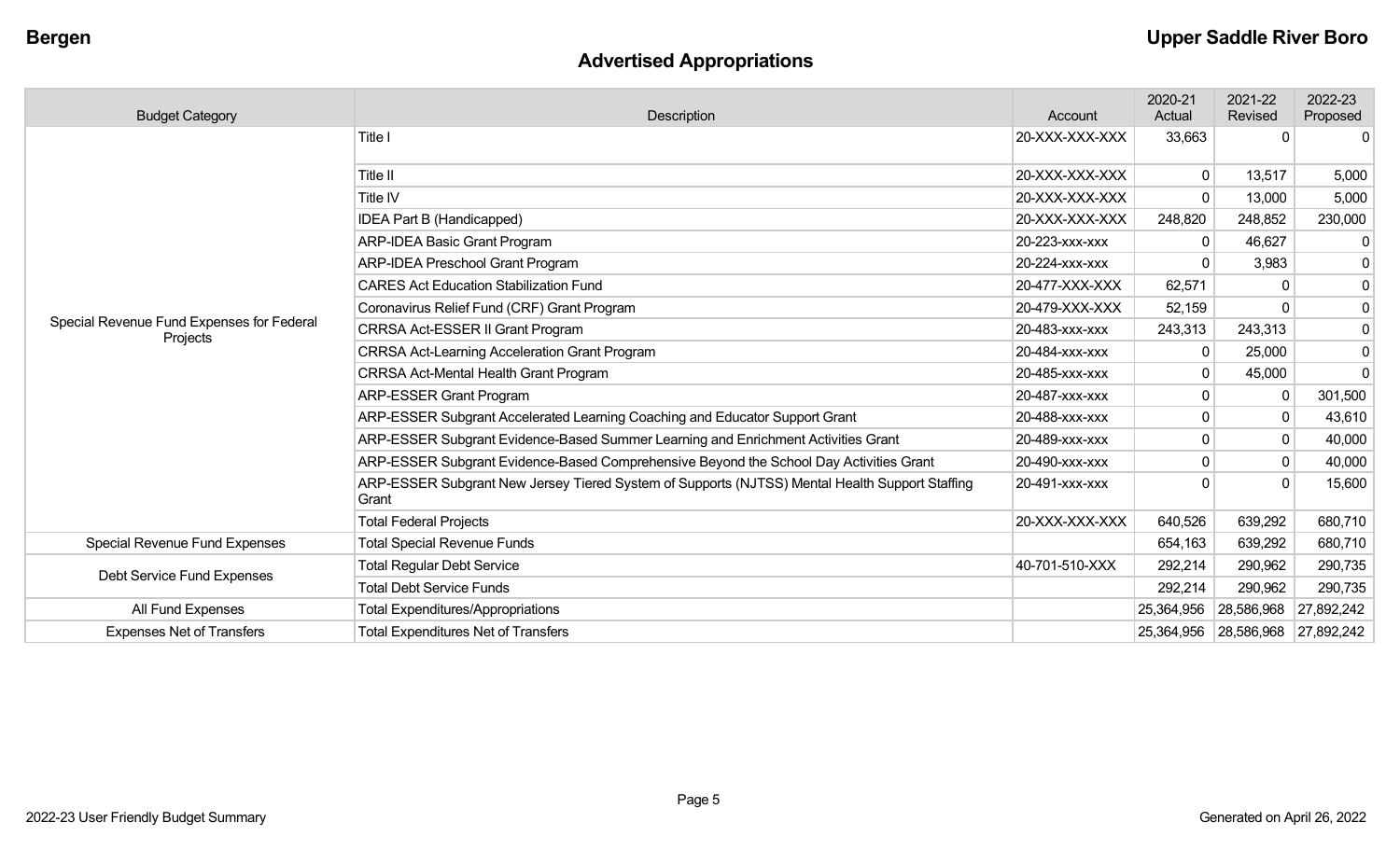## **Advertised Recapitulation of Balances**

| <b>Fund Balance Category</b>                   | <b>Budget Category</b>                                           | Audited<br><b>Balance</b><br>06/30/2020 | Audited<br>Balance<br>06/30/2021 | Estimated<br><b>Balance</b><br>06/30/2022 | Estimated<br><b>Balance</b><br>06/30/2023 |
|------------------------------------------------|------------------------------------------------------------------|-----------------------------------------|----------------------------------|-------------------------------------------|-------------------------------------------|
| Unrestricted                                   | <b>General Operating Budget</b>                                  | 1,096,486                               | 1,862,252                        | 1,072,753                                 | 1,072,753                                 |
|                                                | Repayment of Debt                                                | 0                                       | 0                                |                                           |                                           |
|                                                | Capital Reserve                                                  | 2,324,972                               | 2,475,272                        | 1,915,272                                 | 1,565,272                                 |
|                                                | <b>Adult Education Programs</b>                                  | 0                                       | 0                                |                                           |                                           |
|                                                | Maintenance Reserve                                              | 0                                       | 250,000                          | 250,000                                   | 250,000                                   |
|                                                | Legal Reserve                                                    | 3,141,412                               | 3,080,789                        | 1,223,526                                 |                                           |
| <b>Restricted for General Operating Budget</b> | Unemployment Fund                                                | 200,337                                 | 200,337                          | 200,337                                   | 200,337                                   |
|                                                | <b>Tuition Reserve</b>                                           | 0                                       | 0                                |                                           |                                           |
|                                                | <b>Current Expense Emergency Reserve</b>                         | 0                                       | 0                                | 0                                         |                                           |
|                                                | Impact Aid Reserve for General Expenses (Sections 8002 and 8003) | $\mathbf{0}$                            | 0                                | 0                                         | 0                                         |
|                                                | Impact Aid Reserve for Capital Expenses (Sections 8007 and 8008) | 0                                       | 0                                | 0                                         | 0                                         |
|                                                | <b>Student Activity Fund</b>                                     | 49,381                                  | 45,726                           | 45,726                                    | 45,726                                    |
| Restricted for Special Revenue Fund            | Scholarship Fund                                                 | 33,470                                  | 33,470                           | 33,470                                    | 33,470                                    |
| Restricted for Repayment of Debt               | Restricted for Repayment of Debt                                 |                                         | 0                                | 0                                         | 0                                         |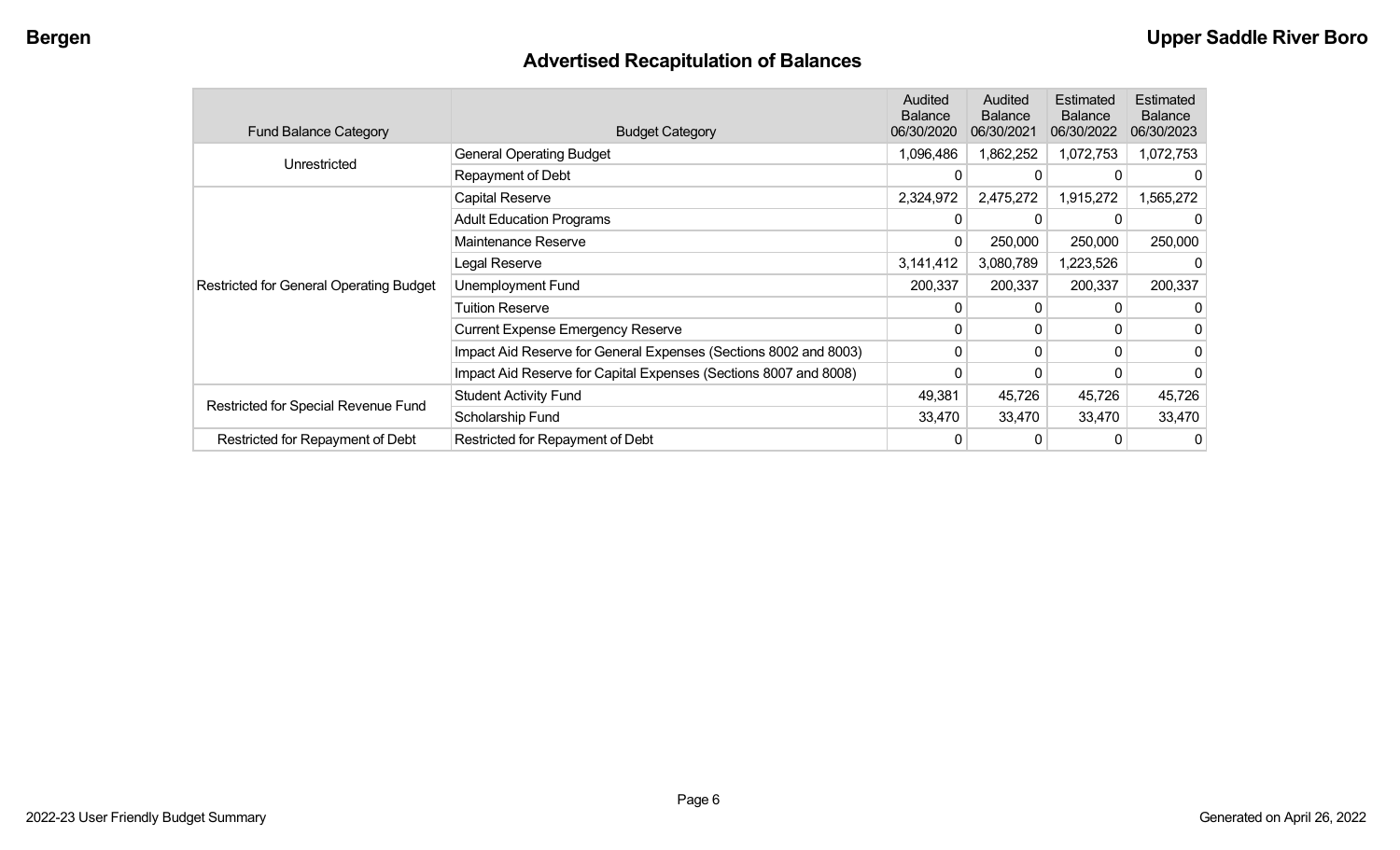#### **Advertised Per Pupil Cost Calculations**

| Per Pupil Cost Calculations                       | 2019-20<br><b>Actual Costs</b> | 2020-21<br><b>Actual Costs</b> | 2021-22<br><b>Original Budget</b> | 2021-22<br><b>Revised Budget</b> | 2022-23<br><b>Proposed Budget</b> |
|---------------------------------------------------|--------------------------------|--------------------------------|-----------------------------------|----------------------------------|-----------------------------------|
| <b>Total Budgetary Comparative Per Pupil Cost</b> | \$19,479                       | \$20,333                       | \$22,549                          | \$22,233                         | \$22,394                          |
| <b>Total Classroom Instruction</b>                | \$11,598                       | \$11,992                       | \$13,348                          | \$13,071                         | \$13,222                          |
| <b>Classroom-Salaries and Benefits</b>            | \$10,801                       | \$11,074                       | \$12,547                          | \$12,285                         | \$12,366                          |
| Classroom-General Supplies and Textbooks          | \$788                          | \$916                          | \$750                             | \$736                            | \$824                             |
| <b>Classroom-Purchased Services</b>               | \$9                            | \$2                            | \$51                              | \$49                             | \$33                              |
| <b>Total Support Services</b>                     | \$3,218                        | \$3,501                        | \$3,879                           | \$3,862                          | \$3,733                           |
| Support Services-Salaries and Benefits            | \$2,983                        | \$3,234                        | \$3,482                           | \$3,389                          | \$3,404                           |
| <b>Total Administrative Costs</b>                 | \$2,178                        | \$2,238                        | \$2,418                           | \$2,391                          | \$2,385                           |
| <b>Administration Salaries and Benefits</b>       | \$1,784                        | \$1,854                        | \$1,928                           | \$1,877                          | \$1,925                           |
| Total Operations and Maintenance of Plant         | \$2,369                        | \$2,503                        | \$2,724                           | \$2,734                          | \$2,877                           |
| Operations and Maintenance-Salaries and Benefits  | \$1,301                        | \$1,342                        | \$1,505                           | \$1,465                          | \$1,517                           |
| <b>Board Contribution to Food Services</b>        | \$0                            | \$0                            | \$0                               | \$0                              | \$0                               |
| <b>Total Extracurricular Costs</b>                | \$115                          | \$99                           | \$179                             | \$175                            | \$176                             |
| <b>Total Equipment Costs</b>                      | \$261                          | \$218                          | \$418                             | \$357                            | \$104                             |
| Legal Costs                                       | \$54                           | \$63                           | \$55                              | \$54                             | \$54                              |
| Employee Benefits as a percentage of salaries*    | 36.24%                         | 34.23%                         | 34.89%                            | 34.77%                           | 32.99%                            |

\*Does not include pension and social security paid by the State on-behalf of the district.

\*\*Federal and State funds in the blended resource school-based budgets.

The information presented in columns 1 through 3 as well as the related descriptions of the per pupil cost calculations are contained in the Taxpayers' Guide to Education Spending and can be found on the Department of Education's Internet website: http://www.state.nj.us/education/guide/. This publication is also available in the board office and public libraries. The same calculations were performed using the 2021-22 revised appropriations and the 2022-23 budgeted appropriations presented in this advertised budget. Total Budgetary Comparative Per Pupil Cost is defined as current expense exclusive of tuition expenditures, transportation, residential costs, and judgments against the school district. For all years it also includes the restricted entitlement aids. With the exception of Total Equipment Cost, each of the other per pupil cost calculations presented is a component of the total comparative per pupil cost, although all components are not shown.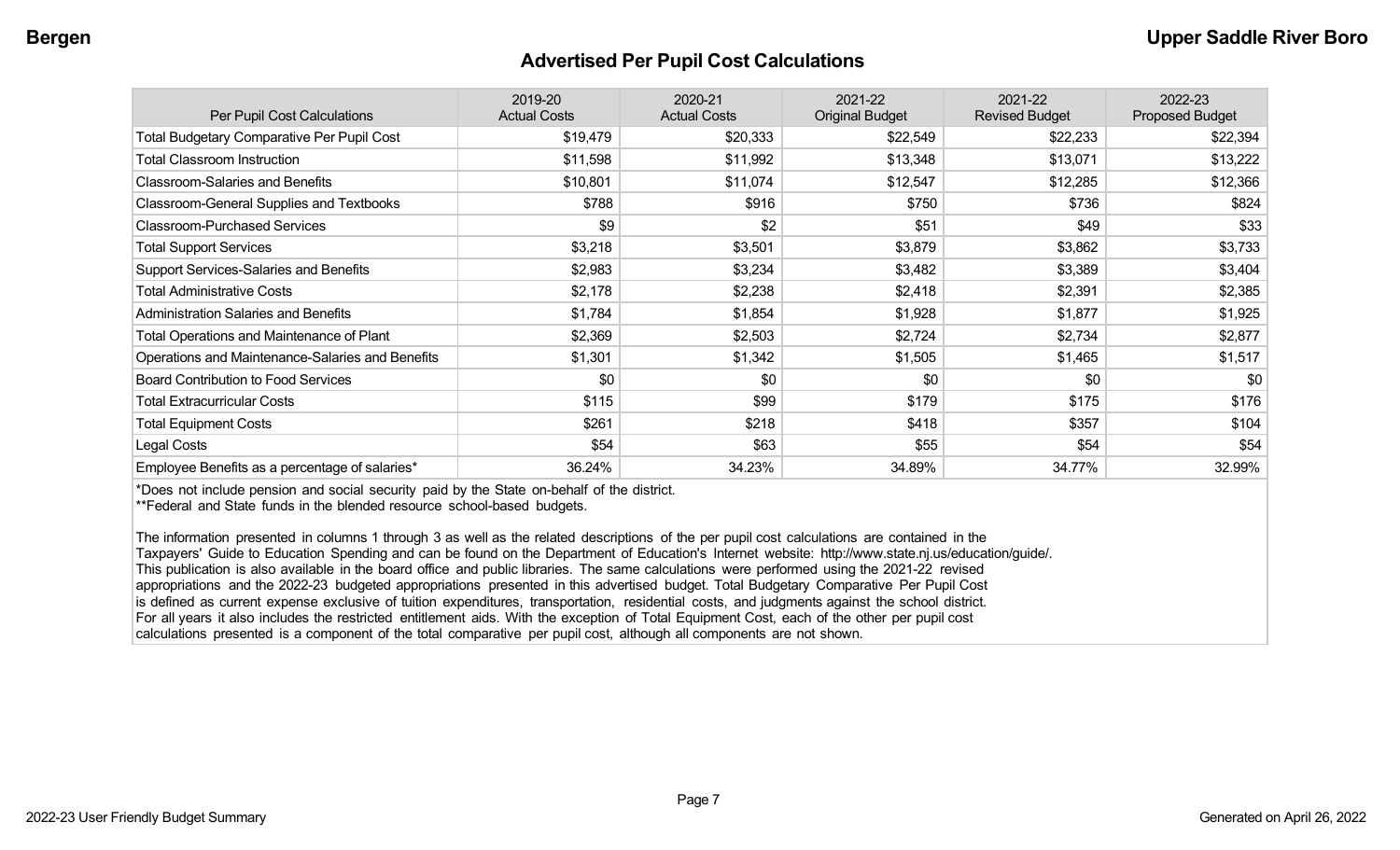| <b>Shared Services</b> |  |
|------------------------|--|
|------------------------|--|

| <b>Shared Service Category Type</b>     | <b>Shared Service Category Description</b>                                                                  | Amount<br>Saved<br>(Optional) |
|-----------------------------------------|-------------------------------------------------------------------------------------------------------------|-------------------------------|
| <b>Curriculum Services</b>              | Curriculum Coordinator shared with Allendale, Ho-Ho-Kus, and Northern Highlands                             | 0                             |
| Insurance Coverages and Benefits        | Property, Casualty, Accident, Cybersecurity, and Worker's Compensation Insurance through NESBIG             | 0                             |
|                                         | Field maintenance shared with the Borough of Upper Saddle River                                             | 0                             |
| Municipal/Public Works                  | Maintenance equipment shared with the Borough of Upper Saddle River                                         | 0                             |
|                                         | Garbage removal services shared with the Borough of Upper Saddle River                                      | 0                             |
| <b>Others</b>                           | County Office pick-ups shared with Allendale, Ho-Ho-Kus, Northern Highlands, Saddle River, and Wyckoff BOEs | 0                             |
|                                         | E-Rate                                                                                                      | 0                             |
|                                         | Reverse 911 Emergency Services shared with Borough of Upper Saddle River                                    | 0                             |
| Purchasing                              | <b>ESCNJ</b>                                                                                                | 0                             |
|                                         | Broadband internet services purchased through DRLAP broadband consortium                                    | 0                             |
|                                         | Ed-Data                                                                                                     | 0                             |
| Recycling                               | Recycling services shared with the Borough of Upper Saddle River                                            | 0                             |
|                                         | Purchase of gasoline for district vehicles through the Borough of Upper Saddle River                        | 0                             |
| Transportation Services, including Fuel | Special Education and Non Public transportation shared with Region 1                                        | 0                             |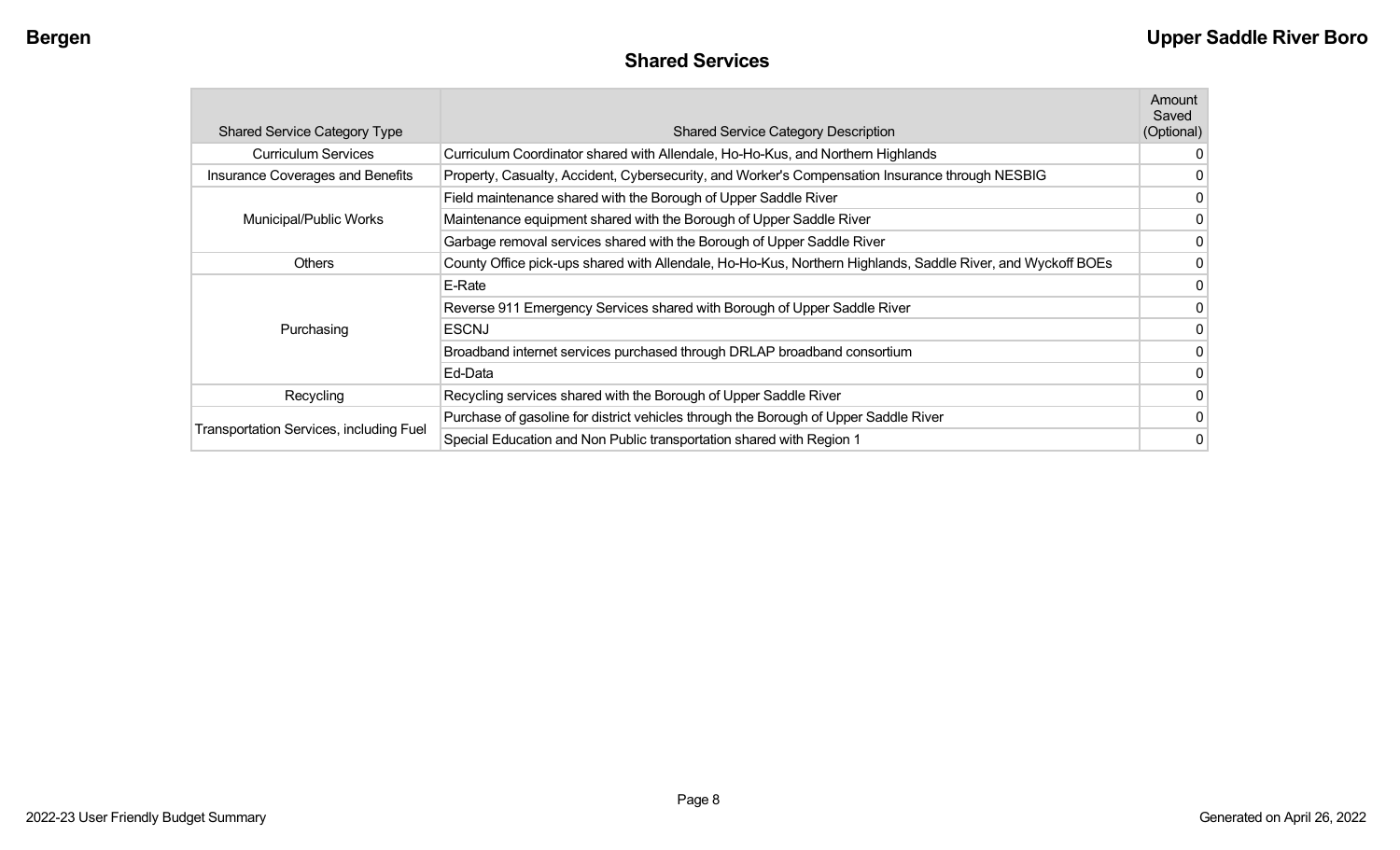#### **Estimated Tax Rates**

| Municipality              | Category                                                                                                           | Amount        |
|---------------------------|--------------------------------------------------------------------------------------------------------------------|---------------|
|                           | (A) General Fund School Levy                                                                                       | 23,700,918    |
|                           | (D) Total School Levy                                                                                              | 23,921,752    |
|                           | (B) Estimated Net Taxable Valuation (as of 10/01/21)                                                               | 2,255,109,300 |
|                           | (H) Estimated Equalized Valuation (as of 10/01/21)                                                                 | 2,773,789,176 |
| <b>Upper Saddle River</b> | (C) Estimated 2022-23 General Fund School Tax Rate, Without Repayment of Debt or Adjustments=100x(A)/(B)           | 1.0510        |
|                           | (F) Estimated 2022-23 Total School Tax Rate, With Repayment of Debt and Adjustments=100x(D)/(B)                    | 1.0608        |
|                           | (I) Estimated 2022-23 Equalized General Fund School Tax Rate, Without Repayment of Debt or Adjustments=100x(A)/(H) | 0.8545        |
|                           | (L) Estimated 2022-23 Equalized Total School Tax Rate, With Repayment of Debt and Adjustments=100x(D)/(H)          | 0.8624        |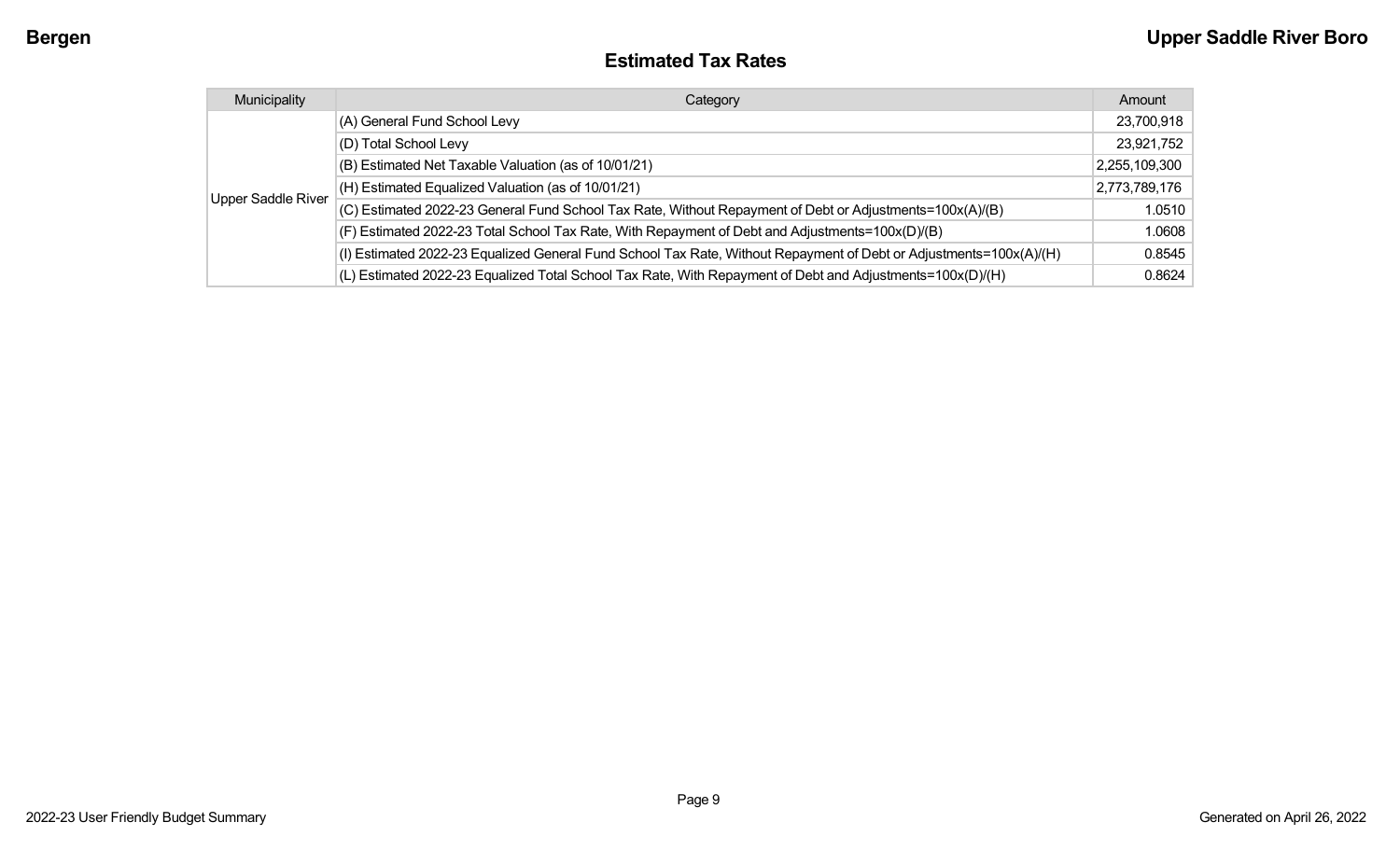| Name           | Category                                                                                  | Measure                        |
|----------------|-------------------------------------------------------------------------------------------|--------------------------------|
|                | <b>Job Title</b>                                                                          | Secretary                      |
|                | Job Title II                                                                              | None Reported                  |
|                | <b>Base Annual Salary Amount</b>                                                          | \$84,800                       |
|                | Full-Time Equivalent (FTE)                                                                | 1.0                            |
|                | Shared with Another District?                                                             | N                              |
|                | <b>Shared County</b>                                                                      | None Reported                  |
|                | <b>Shared District</b>                                                                    | None Reported                  |
|                | <b>Job Title Other District</b>                                                           | None Reported                  |
|                | Member of Collective Bargaining Unit (CBU)?                                               | N                              |
|                | <b>Beginning Date of Contract</b>                                                         | 07/01/21                       |
|                | <b>End Date of Contract</b>                                                               | 06/30/22                       |
|                | <b>Contracted Number of Annual Work Days</b>                                              | 260                            |
|                | <b>Contracted Number of Annual Vacation Days</b>                                          | 25                             |
|                | Contracted Number of Annual Sick Days                                                     | 12                             |
| Angela Griffin | Contracted Number of Annual Personal Days                                                 | $\overline{2}$                 |
|                | <b>Contracted Number of Annual Consulting Days</b>                                        | $\mathbf 0$                    |
|                | Number of Other Contracted Non-Working Days                                               | 24                             |
|                | Description of Other Contracted Non-Working Days                                          | Holidays/Recesses              |
|                | <b>Total Allowances Amount</b>                                                            | \$0                            |
|                | <b>Total Bonuses Amount</b>                                                               | \$0                            |
|                | <b>Total Stipends Amount</b>                                                              | \$0                            |
|                | District Contributions Above Teacher Contract for Insurance (Health, Dental, Life, Other) | \$0                            |
|                | District Contributions Above Teacher Contract for Retirement Plans                        | \$0                            |
|                | <b>Total Contractual Post-Employment Benefit Amount</b>                                   | \$14,154                       |
|                | Contractual Post-Employment Benefit Description of Payout of Sick days                    | Maximum Payout Upon Retirement |
|                | Contractual Post-Employment Benefit Description of Payout of Vacation days                | Maximum Payout Upon Severance  |
|                | Contractual Post-Employment Benefit Description of Payout of Personal days                | N/A                            |
|                | Contractual Post-Employment Benefit Description of Other Benefits 1                       | None Reported                  |
|                | Contractual Post-Employment Benefit Description of Other Benefits 2                       | None Reported                  |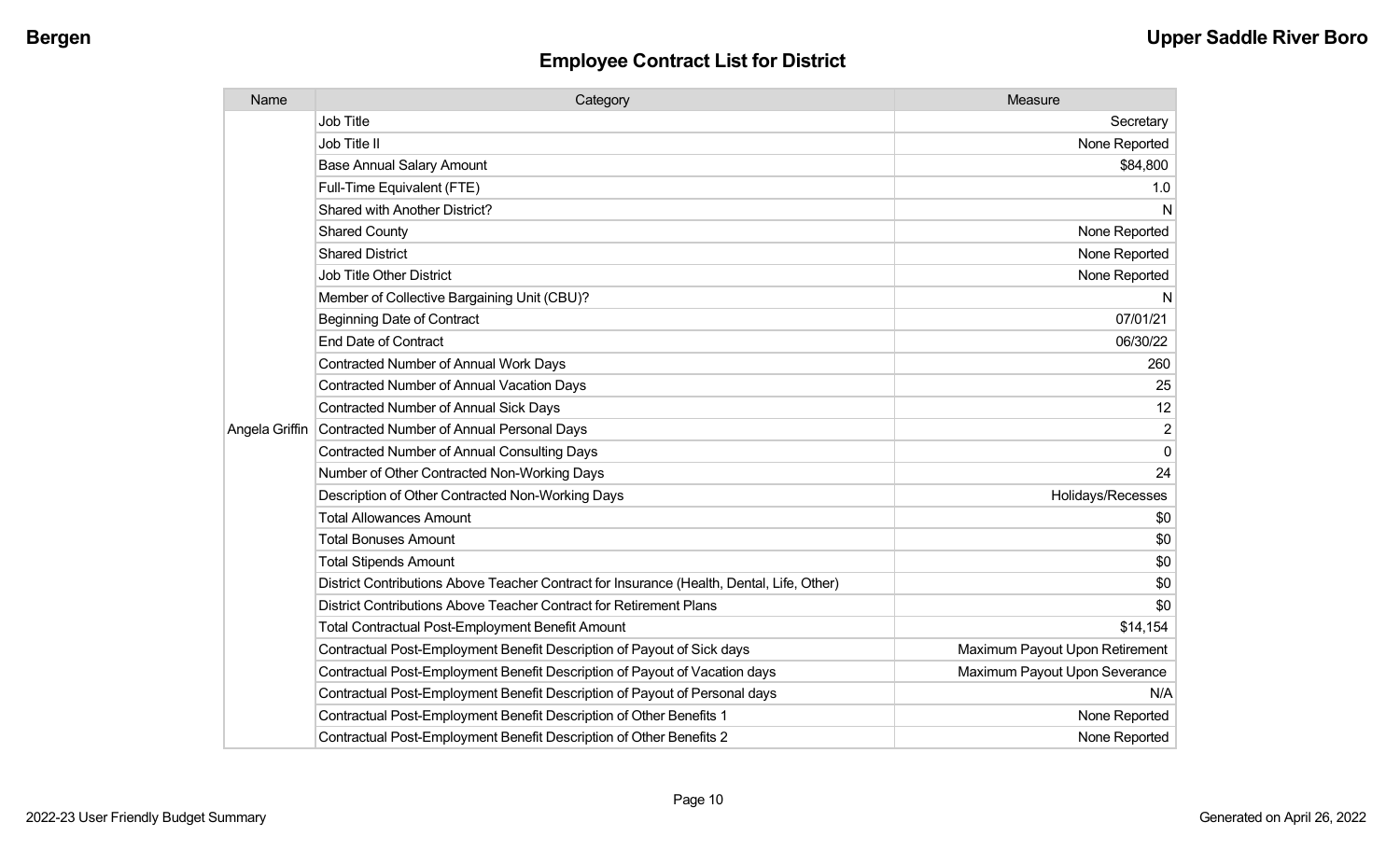| Name               | Category                                                                                 | Measure           |
|--------------------|------------------------------------------------------------------------------------------|-------------------|
|                    | Contractual Post-Employment Benefit Description of Other Benefits 3                      | None Reported     |
|                    | Total Other/In-Kind Remuneration Amount                                                  | \$0               |
|                    | Description of Other/In-Kind Remuneration Annual Option to Buyback Sick Time in Cash     | None Reported     |
|                    | Description of Other/In-Kind Remuneration Annual Option to Buyback Vacation Time in Cash | None Reported     |
|                    | Description of Other/In-Kind Remuneration Annual Option to Buyback Personal Time in Cash | None Reported     |
| Angela Griffin     | Description of Other/In-Kind Remuneration Annual Option to Other Remuneration 1          | None Reported     |
|                    | Description of Other/In-Kind Remuneration Annual Option to Other Remuneration 2          | None Reported     |
|                    | Description of Other/In-Kind Remuneration Annual Option to Other Remuneration 3          | None Reported     |
|                    | <b>Additional Comment 1</b>                                                              | None Reported     |
|                    | <b>Additional Comment 2</b>                                                              | None Reported     |
|                    | <b>Additional Comment 3</b>                                                              | None Reported     |
|                    | <b>Job Title</b>                                                                         | Superintendent    |
|                    | Job Title II                                                                             | None Reported     |
|                    | <b>Base Annual Salary Amount</b>                                                         | \$200,125         |
|                    | Full-Time Equivalent (FTE)                                                               | 1.0               |
|                    | Shared with Another District?                                                            | N                 |
|                    | <b>Shared County</b>                                                                     | None Reported     |
|                    | <b>Shared District</b>                                                                   | None Reported     |
|                    | Job Title Other District                                                                 | None Reported     |
|                    | Member of Collective Bargaining Unit (CBU)?                                              | N                 |
| <b>Brad Siegel</b> | <b>Beginning Date of Contract</b>                                                        | 07/01/21          |
|                    | <b>End Date of Contract</b>                                                              | 06/30/26          |
|                    | <b>Contracted Number of Annual Work Days</b>                                             | 260               |
|                    | <b>Contracted Number of Annual Vacation Days</b>                                         | 20                |
|                    | <b>Contracted Number of Annual Sick Days</b>                                             | 12                |
|                    | Contracted Number of Annual Personal Days                                                | $\mathsf 3$       |
|                    | <b>Contracted Number of Annual Consulting Days</b>                                       | $\pmb{0}$         |
|                    | Number of Other Contracted Non-Working Days                                              | 24                |
|                    | Description of Other Contracted Non-Working Days                                         | Holidays/Recesses |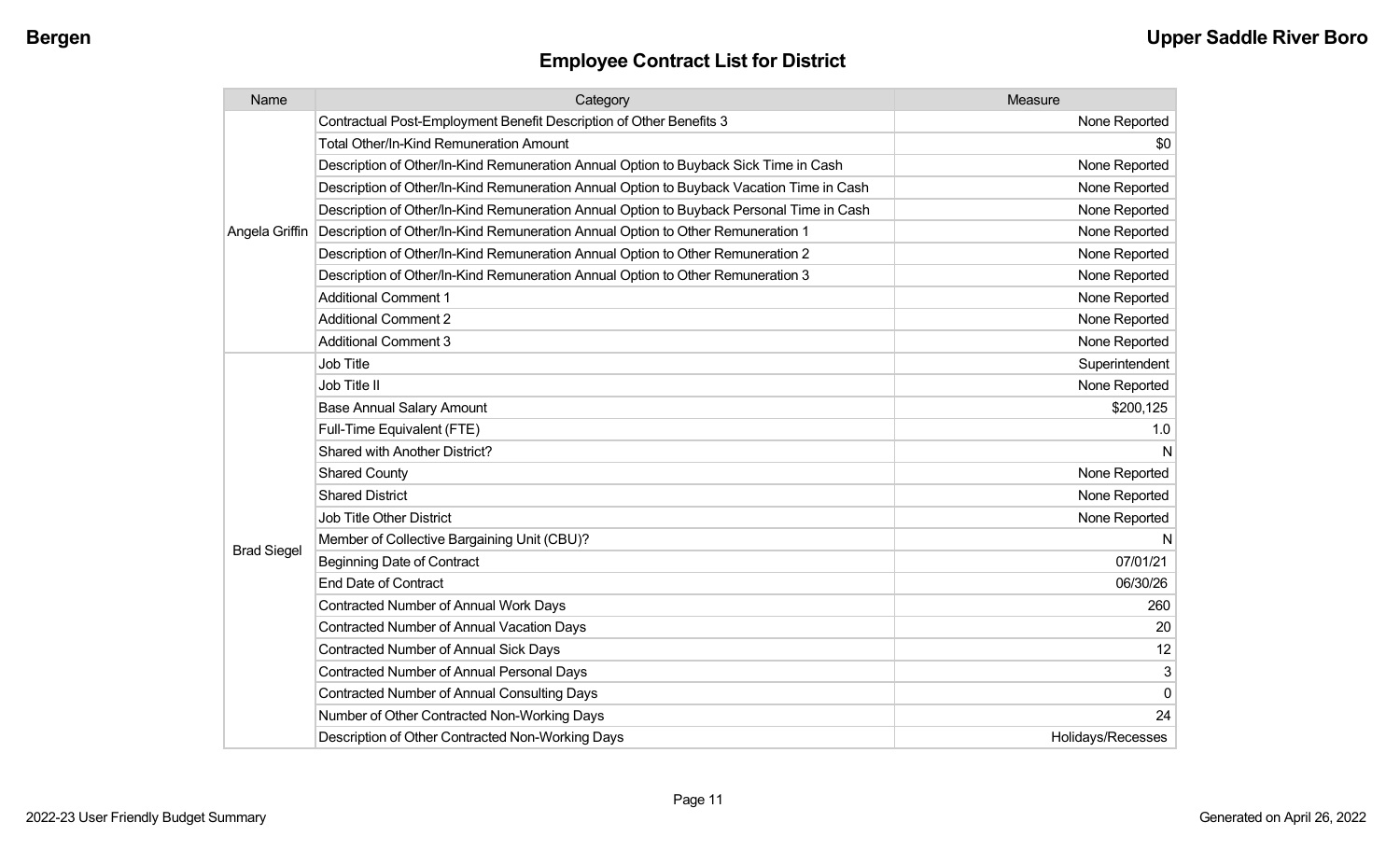| Name               | Category                                                                                  | Measure                                 |
|--------------------|-------------------------------------------------------------------------------------------|-----------------------------------------|
|                    | <b>Total Allowances Amount</b>                                                            | \$8,588                                 |
|                    | <b>Total Bonuses Amount</b>                                                               | \$0                                     |
|                    | <b>Total Stipends Amount</b>                                                              | \$0                                     |
|                    | District Contributions Above Teacher Contract for Insurance (Health, Dental, Life, Other) | \$0                                     |
|                    | District Contributions Above Teacher Contract for Retirement Plans                        | \$0                                     |
|                    | <b>Total Contractual Post-Employment Benefit Amount</b>                                   | \$30,394                                |
|                    | Contractual Post-Employment Benefit Description of Payout of Sick days                    | Maximum Sick Day Payout Upon Retirement |
|                    | Contractual Post-Employment Benefit Description of Payout of Vacation days                | Maximum Payout Upon Severance           |
|                    | Contractual Post-Employment Benefit Description of Payout of Personal days                | N/A                                     |
|                    | Contractual Post-Employment Benefit Description of Other Benefits 1                       | None Reported                           |
|                    | Contractual Post-Employment Benefit Description of Other Benefits 2                       | None Reported                           |
| <b>Brad Siegel</b> | Contractual Post-Employment Benefit Description of Other Benefits 3                       | None Reported                           |
|                    | <b>Total Other/In-Kind Remuneration Amount</b>                                            | \$0                                     |
|                    | Description of Other/In-Kind Remuneration Annual Option to Buyback Sick Time in Cash      | None Reported                           |
|                    | Description of Other/In-Kind Remuneration Annual Option to Buyback Vacation Time in Cash  | None Reported                           |
|                    | Description of Other/In-Kind Remuneration Annual Option to Buyback Personal Time in Cash  | None Reported                           |
|                    | Description of Other/In-Kind Remuneration Annual Option to Other Remuneration 1           | None Reported                           |
|                    | Description of Other/In-Kind Remuneration Annual Option to Other Remuneration 2           | None Reported                           |
|                    | Description of Other/In-Kind Remuneration Annual Option to Other Remuneration 3           | None Reported                           |
|                    | <b>Additional Comment 1</b>                                                               | None Reported                           |
|                    | <b>Additional Comment 2</b>                                                               | None Reported                           |
|                    | <b>Additional Comment 3</b>                                                               | None Reported                           |
|                    | Job Title                                                                                 | Secretary                               |
| Colette Dunn       | Job Title II                                                                              | None Reported                           |
|                    | <b>Base Annual Salary Amount</b>                                                          | \$75,250                                |
|                    | Full-Time Equivalent (FTE)                                                                | 1.0                                     |
|                    | Shared with Another District?                                                             | N                                       |
|                    | <b>Shared County</b>                                                                      | None Reported                           |
|                    | <b>Shared District</b>                                                                    | None Reported                           |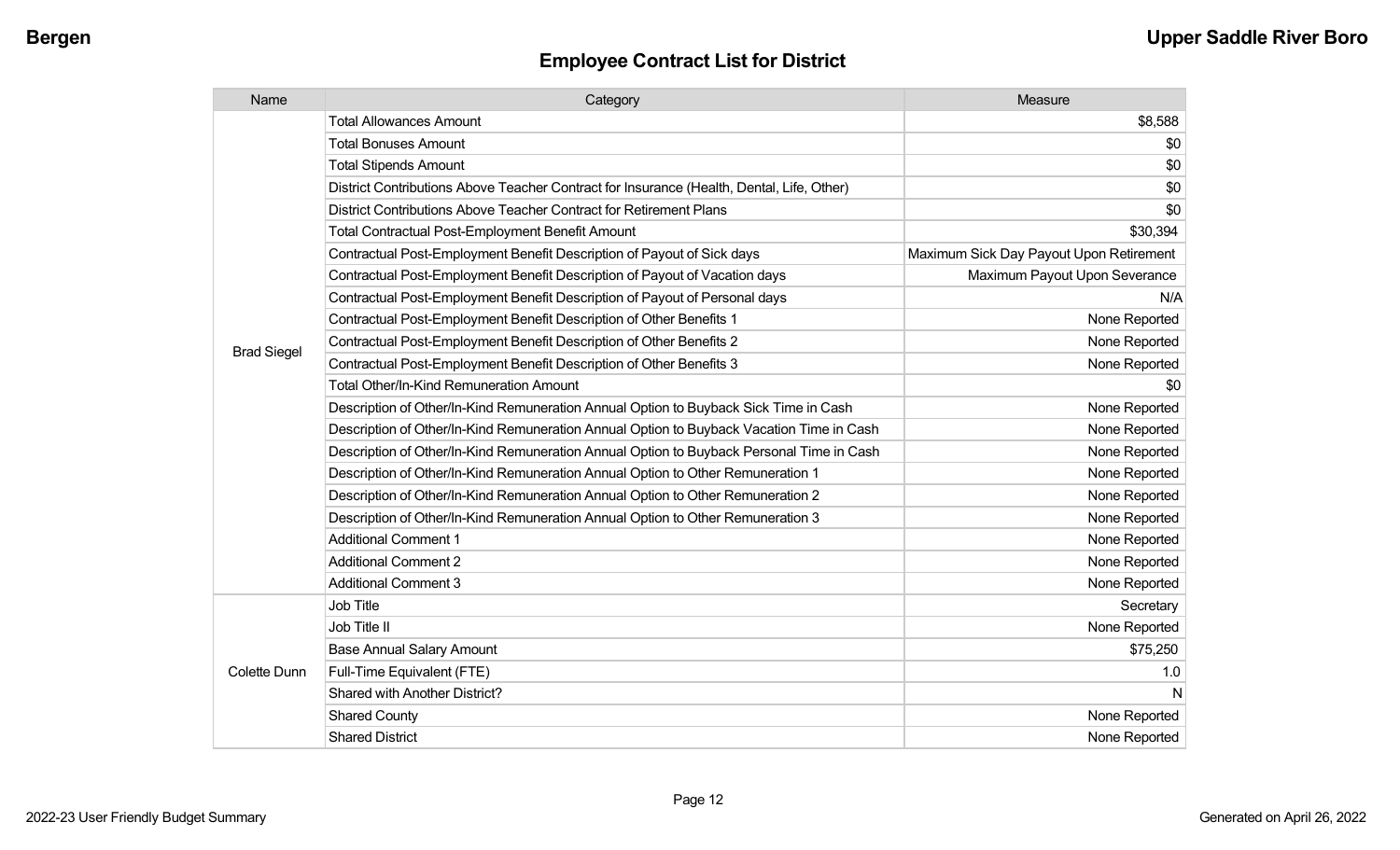| Name                | Category                                                                                  | Measure                        |
|---------------------|-------------------------------------------------------------------------------------------|--------------------------------|
|                     | <b>Job Title Other District</b>                                                           | None Reported                  |
|                     | Member of Collective Bargaining Unit (CBU)?                                               | N                              |
|                     | <b>Beginning Date of Contract</b>                                                         | 07/01/21                       |
|                     | <b>End Date of Contract</b>                                                               | 06/30/22                       |
|                     | <b>Contracted Number of Annual Work Days</b>                                              | 260                            |
|                     | Contracted Number of Annual Vacation Days                                                 | 17                             |
|                     | Contracted Number of Annual Sick Days                                                     | 12                             |
|                     | <b>Contracted Number of Annual Personal Days</b>                                          | $\overline{2}$                 |
|                     | <b>Contracted Number of Annual Consulting Days</b>                                        | $\mathbf{0}$                   |
|                     | Number of Other Contracted Non-Working Days                                               | 24                             |
|                     | Description of Other Contracted Non-Working Days                                          | Holidays/Recesses              |
|                     | <b>Total Allowances Amount</b>                                                            | \$0                            |
|                     | <b>Total Bonuses Amount</b>                                                               | \$0                            |
|                     | <b>Total Stipends Amount</b>                                                              | \$0                            |
| <b>Colette Dunn</b> | District Contributions Above Teacher Contract for Insurance (Health, Dental, Life, Other) | \$0                            |
|                     | District Contributions Above Teacher Contract for Retirement Plans                        | \$0                            |
|                     | <b>Total Contractual Post-Employment Benefit Amount</b>                                   | \$12,367                       |
|                     | Contractual Post-Employment Benefit Description of Payout of Sick days                    | Maximum Payout Upon Retirement |
|                     | Contractual Post-Employment Benefit Description of Payout of Vacation days                | Maximum Payout Upon Severance  |
|                     | Contractual Post-Employment Benefit Description of Payout of Personal days                | N/A                            |
|                     | Contractual Post-Employment Benefit Description of Other Benefits 1                       | None Reported                  |
|                     | Contractual Post-Employment Benefit Description of Other Benefits 2                       | None Reported                  |
|                     | Contractual Post-Employment Benefit Description of Other Benefits 3                       | None Reported                  |
|                     | Total Other/In-Kind Remuneration Amount                                                   | \$0                            |
|                     | Description of Other/In-Kind Remuneration Annual Option to Buyback Sick Time in Cash      | None Reported                  |
|                     | Description of Other/In-Kind Remuneration Annual Option to Buyback Vacation Time in Cash  | None Reported                  |
|                     | Description of Other/In-Kind Remuneration Annual Option to Buyback Personal Time in Cash  | None Reported                  |
|                     | Description of Other/In-Kind Remuneration Annual Option to Other Remuneration 1           | None Reported                  |
|                     | Description of Other/In-Kind Remuneration Annual Option to Other Remuneration 2           | None Reported                  |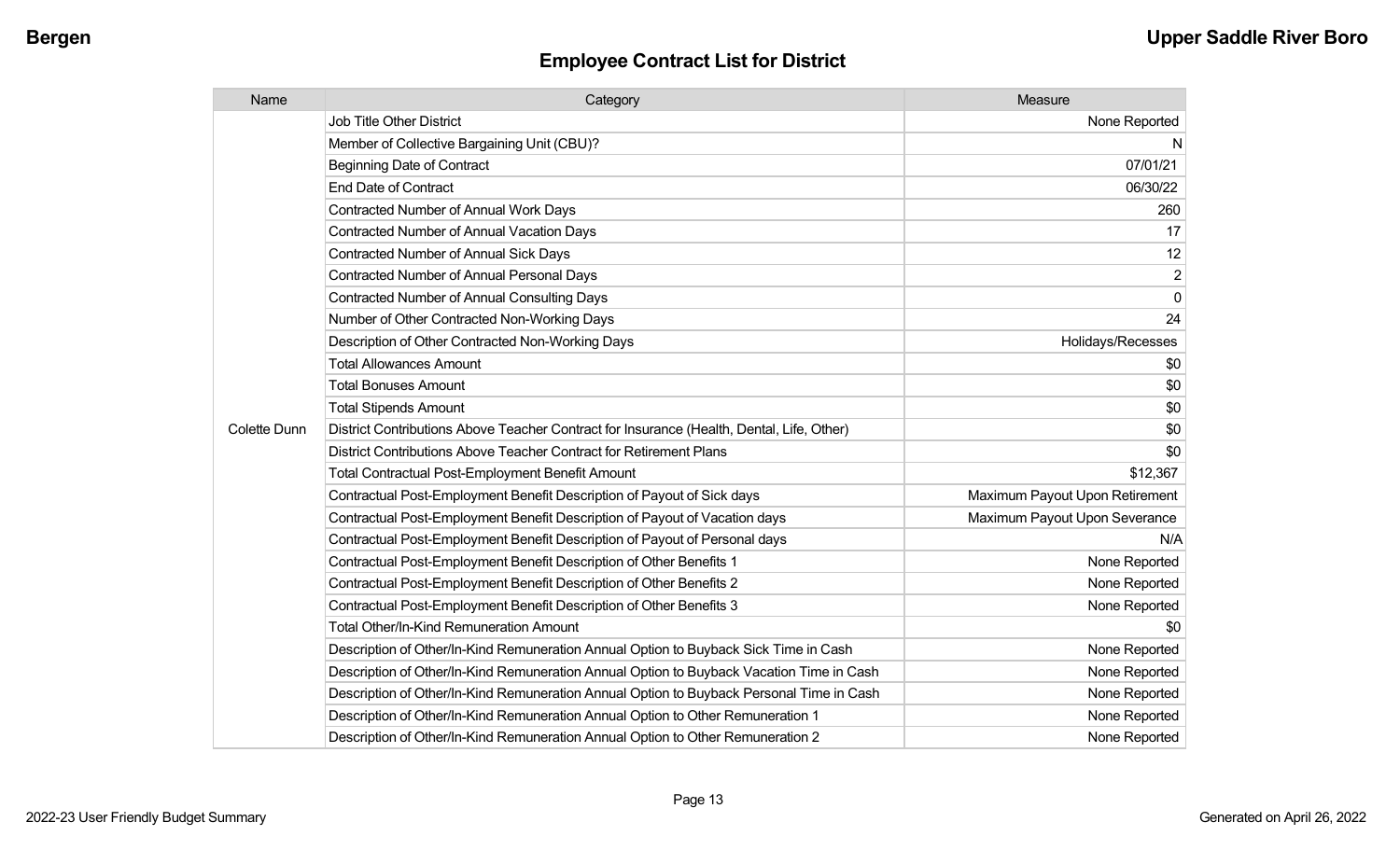| Name                | Category                                                                                  | Measure                                 |
|---------------------|-------------------------------------------------------------------------------------------|-----------------------------------------|
| <b>Colette Dunn</b> | Description of Other/In-Kind Remuneration Annual Option to Other Remuneration 3           | None Reported                           |
|                     | <b>Additional Comment 1</b>                                                               | None Reported                           |
|                     | <b>Additional Comment 2</b>                                                               | None Reported                           |
|                     | <b>Additional Comment 3</b>                                                               | None Reported                           |
|                     | Job Title                                                                                 | <b>Business Administrator</b>           |
|                     | Job Title II                                                                              | None Reported                           |
|                     | <b>Base Annual Salary Amount</b>                                                          | \$197,205                               |
|                     | Full-Time Equivalent (FTE)                                                                | 1.0                                     |
|                     | Shared with Another District?                                                             | N                                       |
|                     | <b>Shared County</b>                                                                      | None Reported                           |
|                     | <b>Shared District</b>                                                                    | None Reported                           |
|                     | <b>Job Title Other District</b>                                                           | None Reported                           |
|                     | Member of Collective Bargaining Unit (CBU)?                                               | N                                       |
|                     | <b>Beginning Date of Contract</b>                                                         | 07/01/21                                |
|                     | <b>End Date of Contract</b>                                                               | 06/30/22                                |
|                     | Contracted Number of Annual Work Days                                                     | 260                                     |
| Dana Imbasciani     | Contracted Number of Annual Vacation Days                                                 | 25                                      |
|                     | Contracted Number of Annual Sick Days                                                     | 12                                      |
|                     | Contracted Number of Annual Personal Days                                                 | 3                                       |
|                     | Contracted Number of Annual Consulting Days                                               | $\Omega$                                |
|                     | Number of Other Contracted Non-Working Days                                               | 24                                      |
|                     | Description of Other Contracted Non-Working Days                                          | Holidays/Recesses                       |
|                     | <b>Total Allowances Amount</b>                                                            | \$4,749                                 |
|                     | <b>Total Bonuses Amount</b>                                                               | \$0                                     |
|                     | <b>Total Stipends Amount</b>                                                              | \$0                                     |
|                     | District Contributions Above Teacher Contract for Insurance (Health, Dental, Life, Other) | \$0                                     |
|                     | District Contributions Above Teacher Contract for Retirement Plans                        | \$0                                     |
|                     | <b>Total Contractual Post-Employment Benefit Amount</b>                                   | \$33,962                                |
|                     | Contractual Post-Employment Benefit Description of Payout of Sick days                    | Maximum Sick Day Payout Upon Retirement |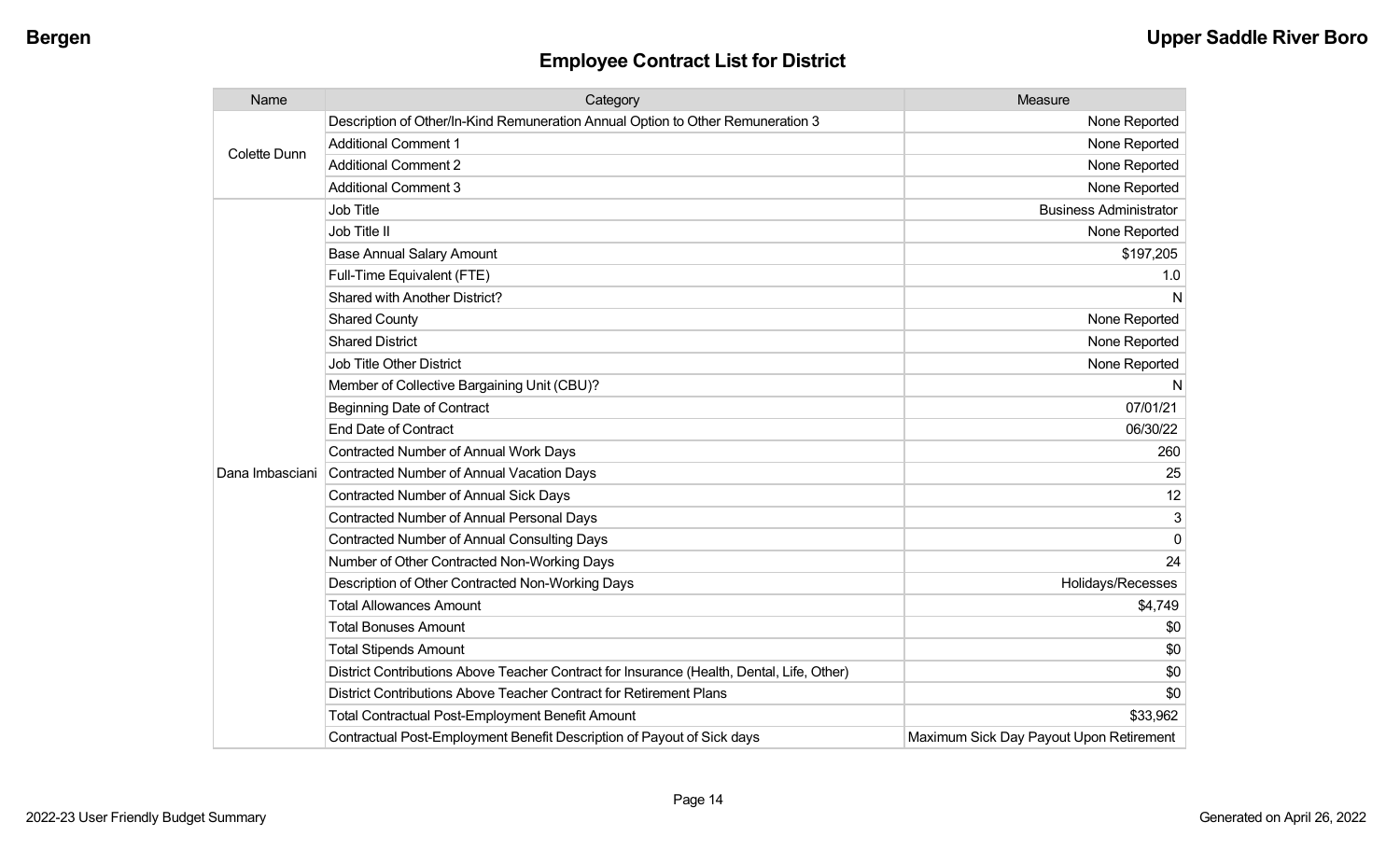| Name            | Category                                                                                 | Measure                       |
|-----------------|------------------------------------------------------------------------------------------|-------------------------------|
|                 | Contractual Post-Employment Benefit Description of Payout of Vacation days               | Maximum Payout Upon Severance |
|                 | Contractual Post-Employment Benefit Description of Payout of Personal days               | N/A                           |
|                 | Contractual Post-Employment Benefit Description of Other Benefits 1                      | None Reported                 |
|                 | Contractual Post-Employment Benefit Description of Other Benefits 2                      | None Reported                 |
|                 | Contractual Post-Employment Benefit Description of Other Benefits 3                      | None Reported                 |
|                 | Total Other/In-Kind Remuneration Amount                                                  | \$0                           |
|                 | Description of Other/In-Kind Remuneration Annual Option to Buyback Sick Time in Cash     | None Reported                 |
| Dana Imbasciani | Description of Other/In-Kind Remuneration Annual Option to Buyback Vacation Time in Cash | None Reported                 |
|                 | Description of Other/In-Kind Remuneration Annual Option to Buyback Personal Time in Cash | None Reported                 |
|                 | Description of Other/In-Kind Remuneration Annual Option to Other Remuneration 1          | None Reported                 |
|                 | Description of Other/In-Kind Remuneration Annual Option to Other Remuneration 2          | None Reported                 |
|                 | Description of Other/In-Kind Remuneration Annual Option to Other Remuneration 3          | None Reported                 |
|                 | <b>Additional Comment 1</b>                                                              | None Reported                 |
|                 | <b>Additional Comment 2</b>                                                              | None Reported                 |
|                 | <b>Additional Comment 3</b>                                                              | None Reported                 |
|                 | Job Title                                                                                | Other                         |
|                 | Job Title II                                                                             | Behaviorist                   |
|                 | <b>Base Annual Salary Amount</b>                                                         | \$82,439                      |
|                 | Full-Time Equivalent (FTE)                                                               | 1.0                           |
|                 | Shared with Another District?                                                            | N                             |
|                 | <b>Shared County</b>                                                                     | None Reported                 |
| Laura Pinto     | <b>Shared District</b>                                                                   | None Reported                 |
|                 | Job Title Other District                                                                 | None Reported                 |
|                 | Member of Collective Bargaining Unit (CBU)?                                              | N                             |
|                 | <b>Beginning Date of Contract</b>                                                        | 09/01/21                      |
|                 | <b>End Date of Contract</b>                                                              | 06/30/22                      |
|                 | <b>Contracted Number of Annual Work Days</b>                                             | 186                           |
|                 | <b>Contracted Number of Annual Vacation Days</b>                                         | $\Omega$                      |
|                 | <b>Contracted Number of Annual Sick Days</b>                                             | 10                            |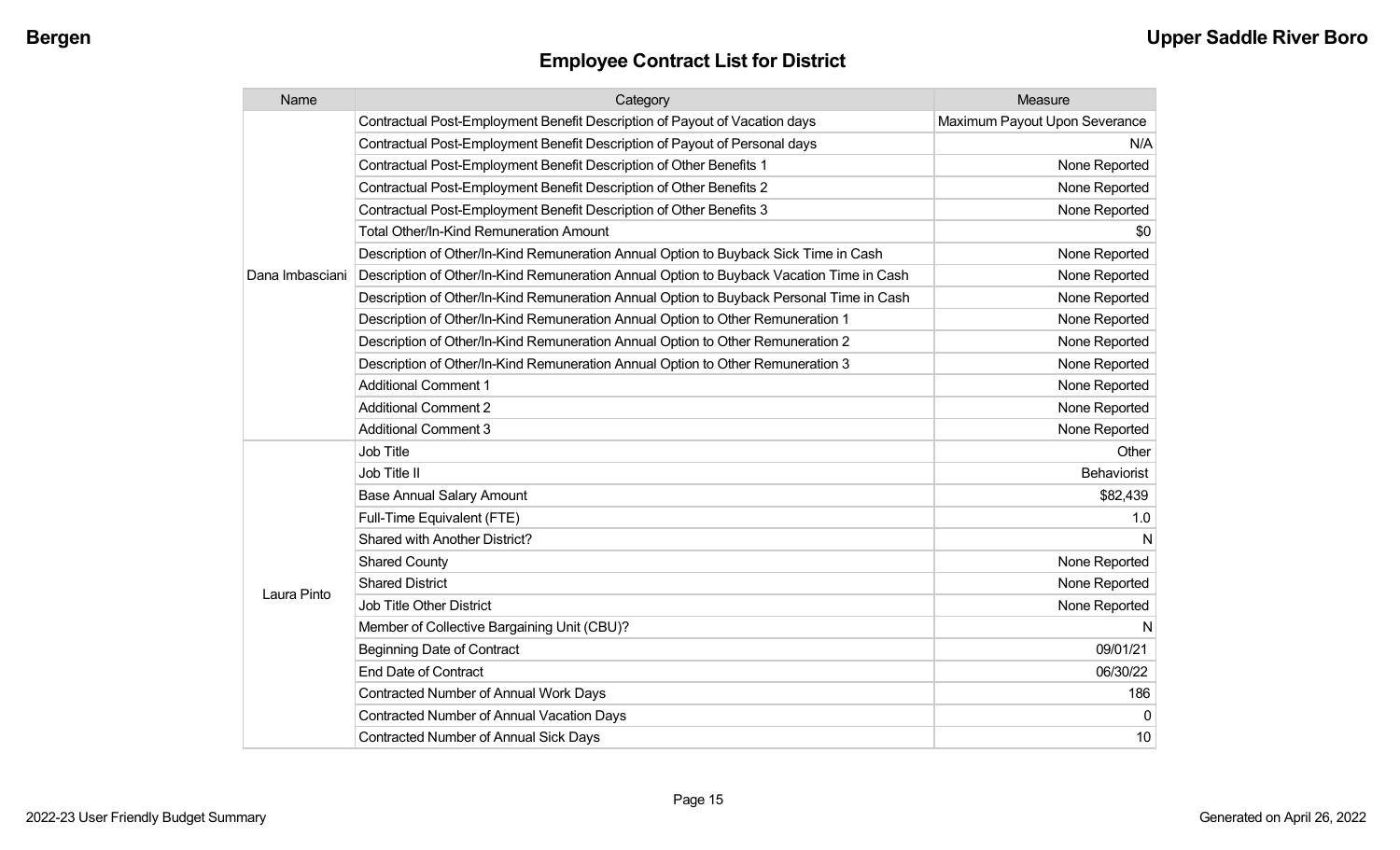| Name        | Category                                                                                  | Measure        |
|-------------|-------------------------------------------------------------------------------------------|----------------|
|             | <b>Contracted Number of Annual Personal Days</b>                                          | $\overline{2}$ |
|             | <b>Contracted Number of Annual Consulting Days</b>                                        | $\mathbf 0$    |
|             | Number of Other Contracted Non-Working Days                                               | $\mathbf{0}$   |
|             | Description of Other Contracted Non-Working Days                                          | None Reported  |
|             | <b>Total Allowances Amount</b>                                                            | \$500          |
|             | <b>Total Bonuses Amount</b>                                                               | \$0            |
|             | <b>Total Stipends Amount</b>                                                              | \$0            |
|             | District Contributions Above Teacher Contract for Insurance (Health, Dental, Life, Other) | \$0            |
|             | District Contributions Above Teacher Contract for Retirement Plans                        | \$0            |
|             | <b>Total Contractual Post-Employment Benefit Amount</b>                                   | \$0            |
|             | Contractual Post-Employment Benefit Description of Payout of Sick days                    | N/A            |
|             | Contractual Post-Employment Benefit Description of Payout of Vacation days                | N/A            |
| Laura Pinto | Contractual Post-Employment Benefit Description of Payout of Personal days                | N/A            |
|             | Contractual Post-Employment Benefit Description of Other Benefits 1                       | None Reported  |
|             | Contractual Post-Employment Benefit Description of Other Benefits 2                       | None Reported  |
|             | Contractual Post-Employment Benefit Description of Other Benefits 3                       | None Reported  |
|             | <b>Total Other/In-Kind Remuneration Amount</b>                                            | \$0            |
|             | Description of Other/In-Kind Remuneration Annual Option to Buyback Sick Time in Cash      | None Reported  |
|             | Description of Other/In-Kind Remuneration Annual Option to Buyback Vacation Time in Cash  | None Reported  |
|             | Description of Other/In-Kind Remuneration Annual Option to Buyback Personal Time in Cash  | None Reported  |
|             | Description of Other/In-Kind Remuneration Annual Option to Other Remuneration 1           | None Reported  |
|             | Description of Other/In-Kind Remuneration Annual Option to Other Remuneration 2           | None Reported  |
|             | Description of Other/In-Kind Remuneration Annual Option to Other Remuneration 3           | None Reported  |
|             | <b>Additional Comment 1</b>                                                               | None Reported  |
|             | <b>Additional Comment 2</b>                                                               | None Reported  |
|             | <b>Additional Comment 3</b>                                                               | None Reported  |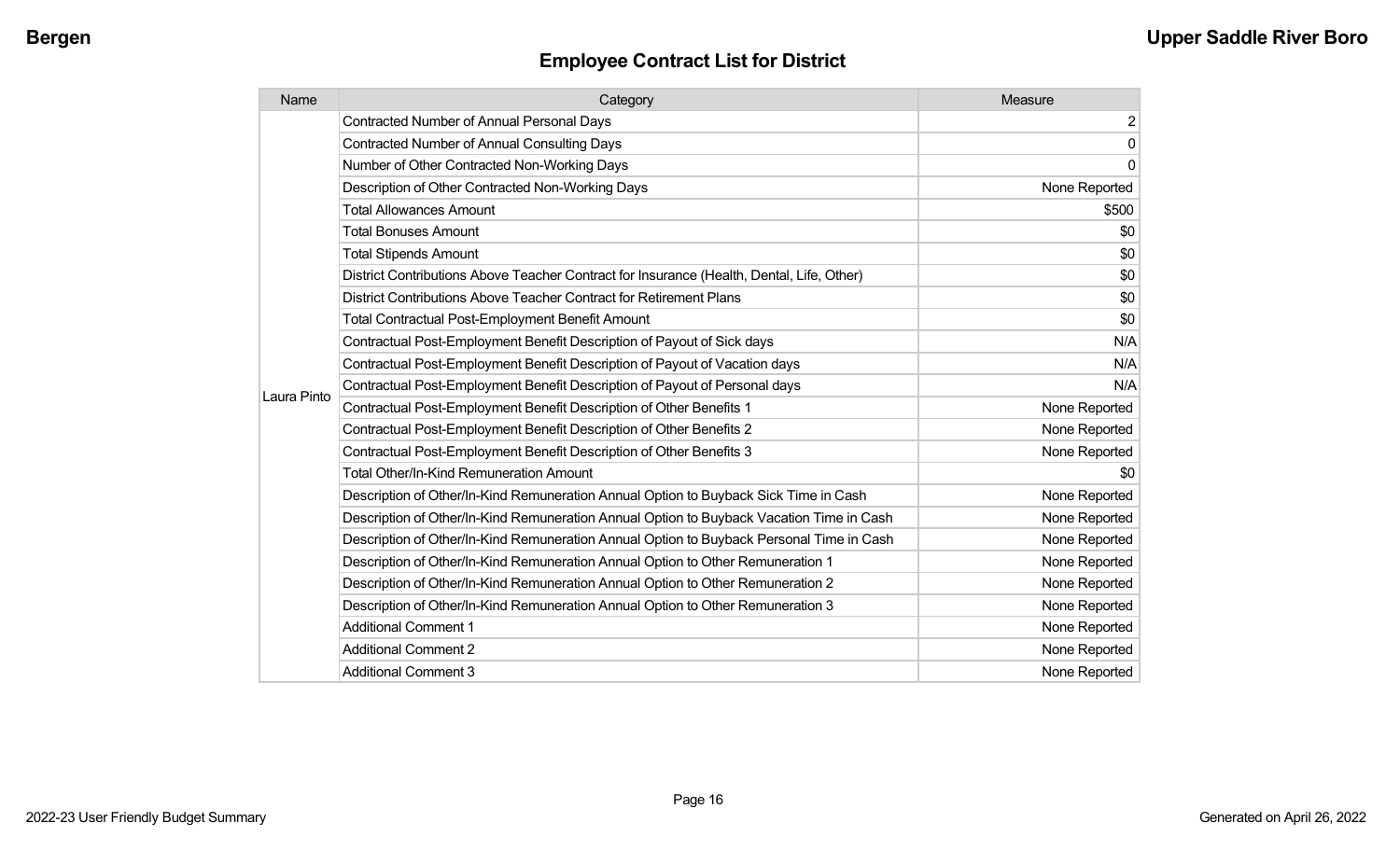| Name         | Category                                                                                  | Measure                        |
|--------------|-------------------------------------------------------------------------------------------|--------------------------------|
|              | Job Title                                                                                 | Secretary                      |
|              | Job Title II                                                                              | None Reported                  |
|              | <b>Base Annual Salary Amount</b>                                                          | \$75,500                       |
|              | Full-Time Equivalent (FTE)                                                                | 1.0                            |
|              | Shared with Another District?                                                             | N                              |
|              | <b>Shared County</b>                                                                      | None Reported                  |
|              | <b>Shared District</b>                                                                    | None Reported                  |
|              | <b>Job Title Other District</b>                                                           | None Reported                  |
|              | Member of Collective Bargaining Unit (CBU)?                                               | N                              |
|              | <b>Beginning Date of Contract</b>                                                         | 07/01/21                       |
|              | <b>End Date of Contract</b>                                                               | 06/30/22                       |
|              | <b>Contracted Number of Annual Work Days</b>                                              | 260                            |
|              | Contracted Number of Annual Vacation Days                                                 | 25                             |
|              | <b>Contracted Number of Annual Sick Days</b>                                              | 12                             |
| Linda Miller | Contracted Number of Annual Personal Days                                                 | $\overline{2}$                 |
|              | <b>Contracted Number of Annual Consulting Days</b>                                        | $\mathbf{0}$                   |
|              | Number of Other Contracted Non-Working Days                                               | 24                             |
|              | Description of Other Contracted Non-Working Days                                          | Holidays/Recesses              |
|              | <b>Total Allowances Amount</b>                                                            | \$0                            |
|              | <b>Total Bonuses Amount</b>                                                               | \$0                            |
|              | <b>Total Stipends Amount</b>                                                              | \$0                            |
|              | District Contributions Above Teacher Contract for Insurance (Health, Dental, Life, Other) | \$0                            |
|              | District Contributions Above Teacher Contract for Retirement Plans                        | \$0                            |
|              | <b>Total Contractual Post-Employment Benefit Amount</b>                                   | \$13,260                       |
|              | Contractual Post-Employment Benefit Description of Payout of Sick days                    | Maximum Payout Upon Retirement |
|              | Contractual Post-Employment Benefit Description of Payout of Vacation days                | Maximum Payout Upon Severance  |
|              | Contractual Post-Employment Benefit Description of Payout of Personal days                | N/A                            |
|              | Contractual Post-Employment Benefit Description of Other Benefits 1                       | None Reported                  |
|              | Contractual Post-Employment Benefit Description of Other Benefits 2                       | None Reported                  |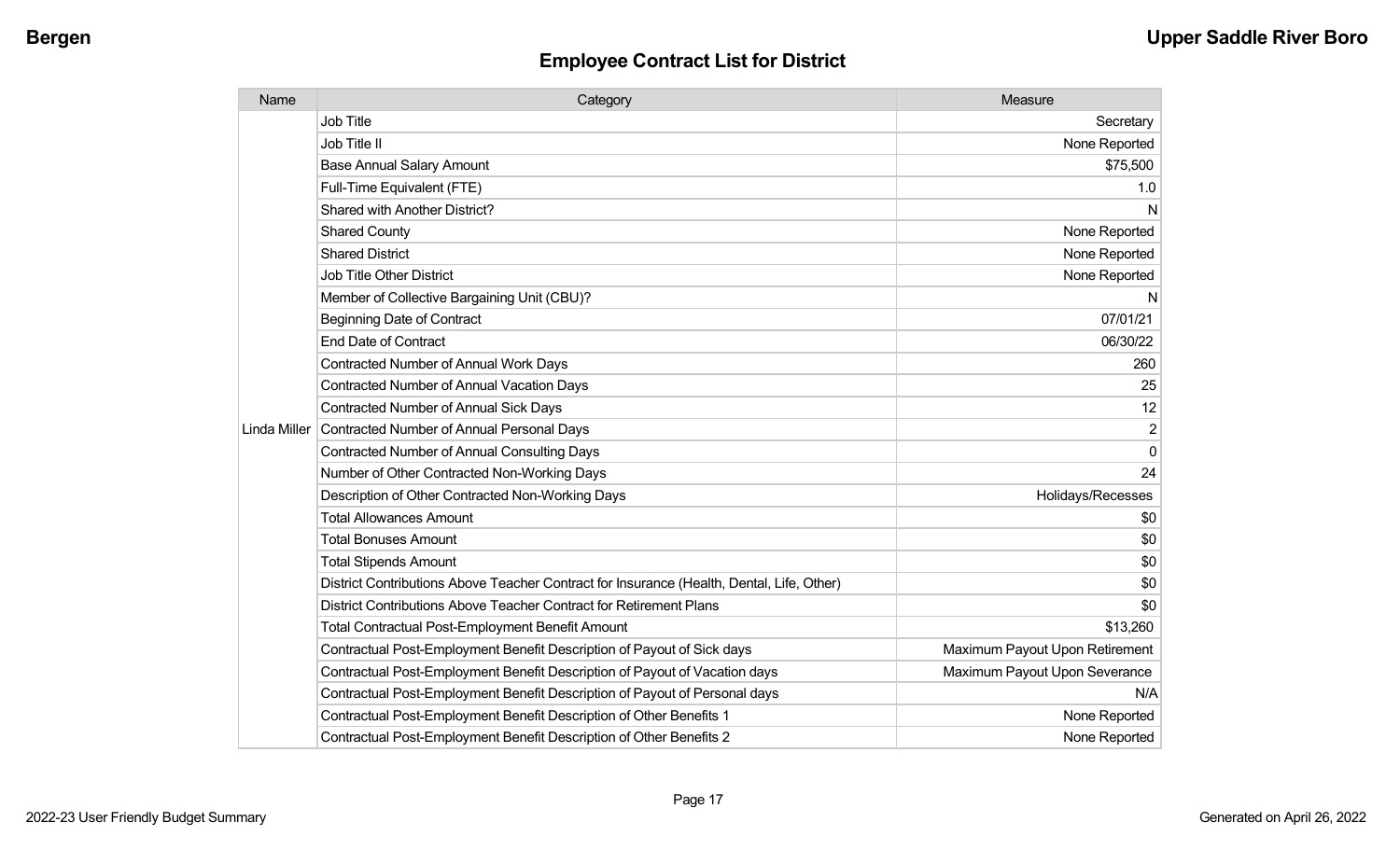| Name                | Category                                                                                 | Measure                                 |
|---------------------|------------------------------------------------------------------------------------------|-----------------------------------------|
|                     | Contractual Post-Employment Benefit Description of Other Benefits 3                      | None Reported                           |
|                     | Total Other/In-Kind Remuneration Amount                                                  | \$0                                     |
|                     | Description of Other/In-Kind Remuneration Annual Option to Buyback Sick Time in Cash     | None Reported                           |
|                     | Description of Other/In-Kind Remuneration Annual Option to Buyback Vacation Time in Cash | None Reported                           |
|                     | Description of Other/In-Kind Remuneration Annual Option to Buyback Personal Time in Cash | None Reported                           |
| <b>Linda Miller</b> | Description of Other/In-Kind Remuneration Annual Option to Other Remuneration 1          | None Reported                           |
|                     | Description of Other/In-Kind Remuneration Annual Option to Other Remuneration 2          | None Reported                           |
|                     | Description of Other/In-Kind Remuneration Annual Option to Other Remuneration 3          | None Reported                           |
|                     | <b>Additional Comment 1</b>                                                              | None Reported                           |
|                     | <b>Additional Comment 2</b>                                                              | None Reported                           |
|                     | <b>Additional Comment 3</b>                                                              | None Reported                           |
|                     | <b>Job Title</b>                                                                         | Coordinator/Director/Manager/Supervisor |
|                     | Job Title II                                                                             | Sup'r Buildings & Grounds               |
|                     | <b>Base Annual Salary Amount</b>                                                         | \$107,605                               |
|                     | Full-Time Equivalent (FTE)                                                               | 1.0                                     |
|                     | Shared with Another District?                                                            | N                                       |
|                     | <b>Shared County</b>                                                                     | None Reported                           |
|                     | <b>Shared District</b>                                                                   | None Reported                           |
|                     | <b>Job Title Other District</b>                                                          | None Reported                           |
|                     | Member of Collective Bargaining Unit (CBU)?                                              | N                                       |
| Nijazi Leka         | <b>Beginning Date of Contract</b>                                                        | 07/01/21                                |
|                     | <b>End Date of Contract</b>                                                              | 06/30/22                                |
|                     | <b>Contracted Number of Annual Work Days</b>                                             | 260                                     |
|                     | <b>Contracted Number of Annual Vacation Days</b>                                         | 23                                      |
|                     | Contracted Number of Annual Sick Days                                                    | 12                                      |
|                     | Contracted Number of Annual Personal Days                                                | $\boldsymbol{2}$                        |
|                     | <b>Contracted Number of Annual Consulting Days</b>                                       | $\pmb{0}$                               |
|                     | Number of Other Contracted Non-Working Days                                              | 14                                      |
|                     | Description of Other Contracted Non-Working Days                                         | Holidays                                |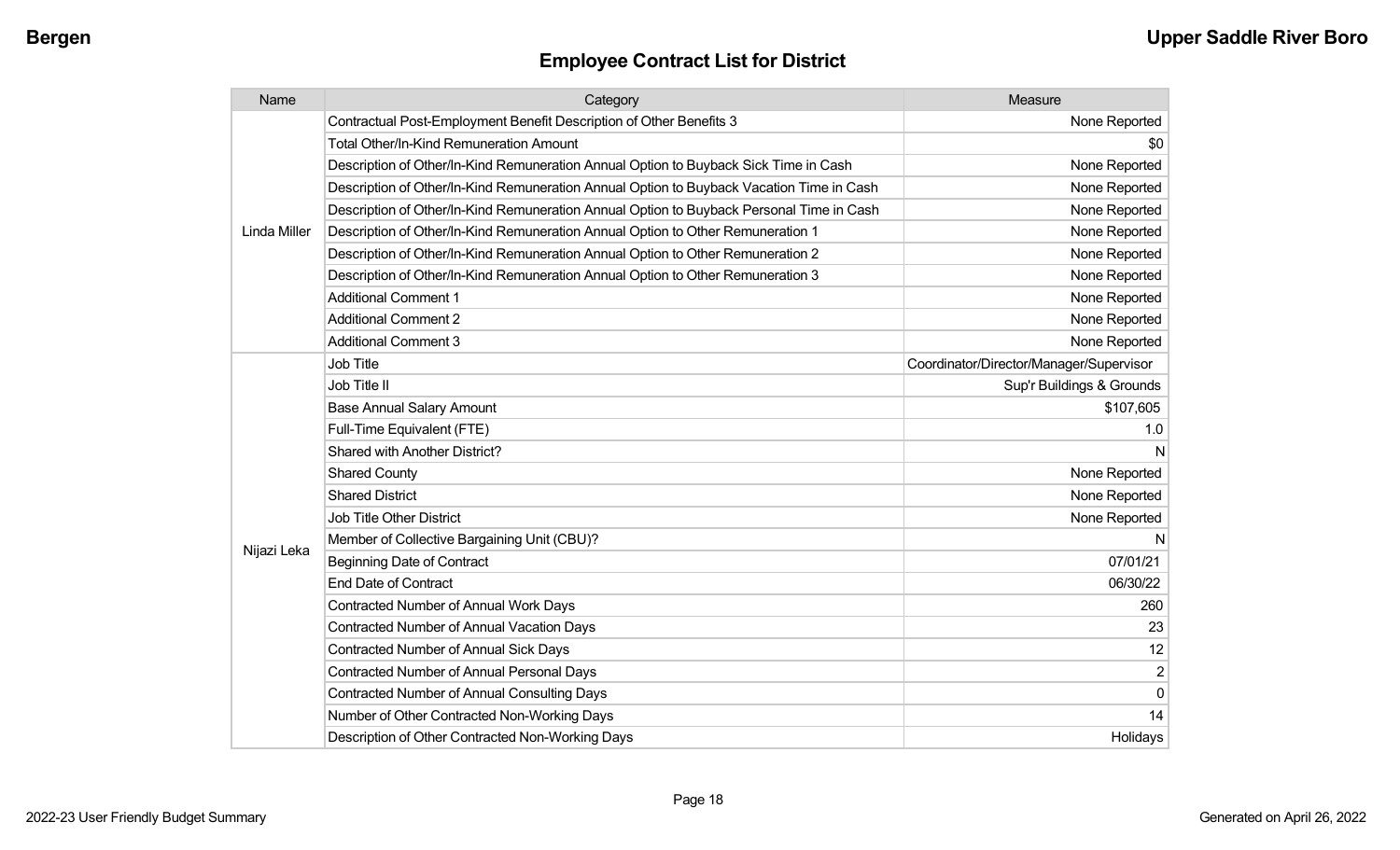| Name         | Category                                                                                  | Measure                       |
|--------------|-------------------------------------------------------------------------------------------|-------------------------------|
|              | <b>Total Allowances Amount</b>                                                            | \$1,400                       |
|              | <b>Total Bonuses Amount</b>                                                               | \$0                           |
|              | <b>Total Stipends Amount</b>                                                              | \$0                           |
|              | District Contributions Above Teacher Contract for Insurance (Health, Dental, Life, Other) | \$0                           |
|              | District Contributions Above Teacher Contract for Retirement Plans                        | \$0                           |
|              | <b>Total Contractual Post-Employment Benefit Amount</b>                                   | \$9,519                       |
|              | Contractual Post-Employment Benefit Description of Payout of Sick days                    | N/A                           |
|              | Contractual Post-Employment Benefit Description of Payout of Vacation days                | Maximum Payout Upon Severance |
|              | Contractual Post-Employment Benefit Description of Payout of Personal days                | N/A                           |
|              | Contractual Post-Employment Benefit Description of Other Benefits 1                       | None Reported                 |
| Nijazi Leka  | Contractual Post-Employment Benefit Description of Other Benefits 2                       | None Reported                 |
|              | Contractual Post-Employment Benefit Description of Other Benefits 3                       | None Reported                 |
|              | <b>Total Other/In-Kind Remuneration Amount</b>                                            | \$0                           |
|              | Description of Other/In-Kind Remuneration Annual Option to Buyback Sick Time in Cash      | None Reported                 |
|              | Description of Other/In-Kind Remuneration Annual Option to Buyback Vacation Time in Cash  | None Reported                 |
|              | Description of Other/In-Kind Remuneration Annual Option to Buyback Personal Time in Cash  | None Reported                 |
|              | Description of Other/In-Kind Remuneration Annual Option to Other Remuneration 1           | None Reported                 |
|              | Description of Other/In-Kind Remuneration Annual Option to Other Remuneration 2           | None Reported                 |
|              | Description of Other/In-Kind Remuneration Annual Option to Other Remuneration 3           | None Reported                 |
|              | <b>Additional Comment 1</b>                                                               | None Reported                 |
|              | <b>Additional Comment 2</b>                                                               | None Reported                 |
|              | <b>Additional Comment 3</b>                                                               | None Reported                 |
|              | Job Title                                                                                 | Secretary                     |
| Sandy Kreger | Job Title II                                                                              | None Reported                 |
|              | <b>Base Annual Salary Amount</b>                                                          | \$84,800                      |
|              | Full-Time Equivalent (FTE)                                                                | 1.0                           |
|              | Shared with Another District?                                                             | N                             |
|              | <b>Shared County</b>                                                                      | None Reported                 |
|              | <b>Shared District</b>                                                                    | None Reported                 |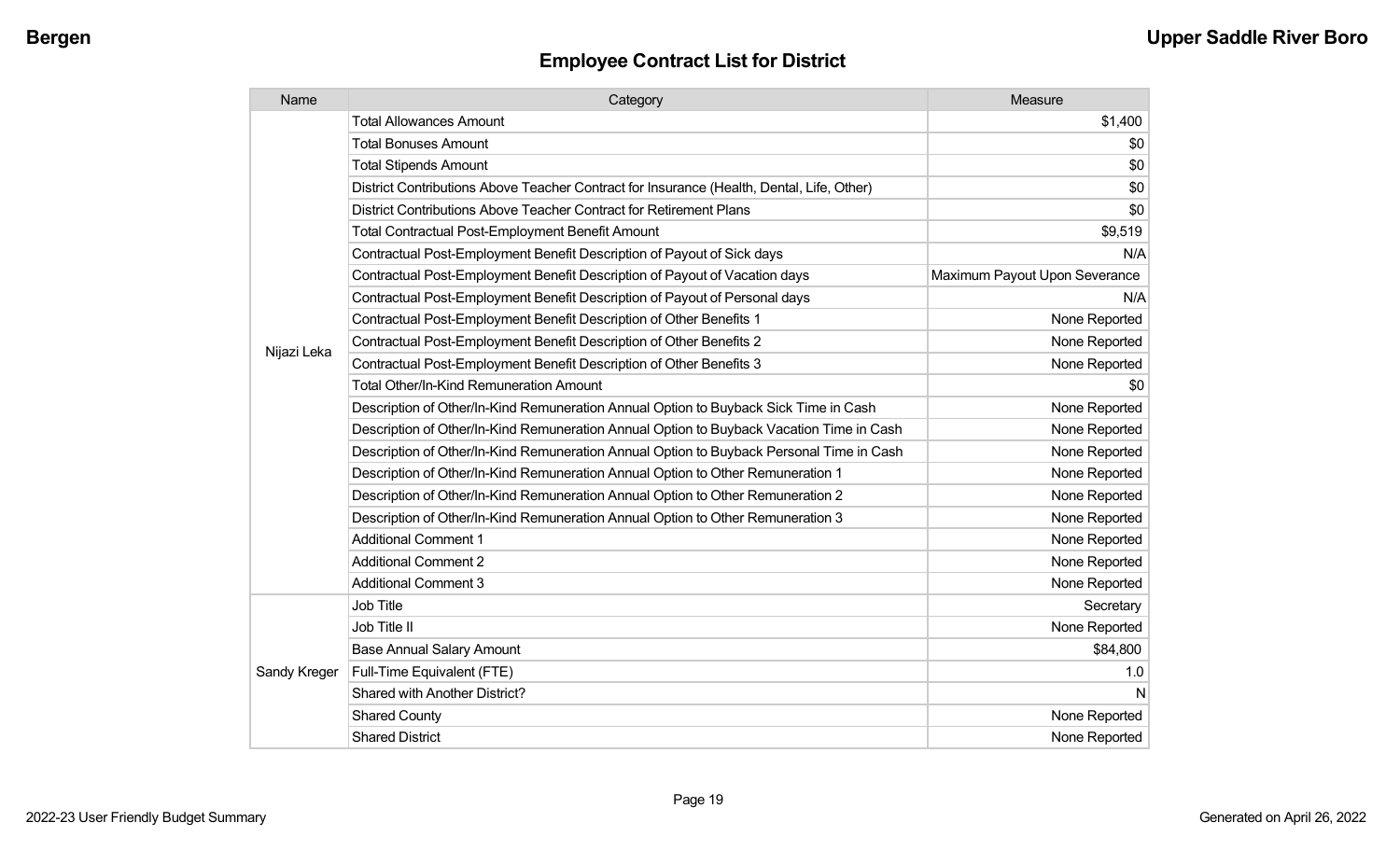| Name         | Category                                                                                  | Measure                        |
|--------------|-------------------------------------------------------------------------------------------|--------------------------------|
|              | <b>Job Title Other District</b>                                                           | None Reported                  |
|              | Member of Collective Bargaining Unit (CBU)?                                               | N.                             |
|              | <b>Beginning Date of Contract</b>                                                         | 07/01/21                       |
|              | <b>End Date of Contract</b>                                                               | 06/30/22                       |
|              | <b>Contracted Number of Annual Work Days</b>                                              | 260                            |
|              | <b>Contracted Number of Annual Vacation Days</b>                                          | 22                             |
|              | Contracted Number of Annual Sick Days                                                     | 12                             |
|              | Contracted Number of Annual Personal Days                                                 | $\overline{\mathbf{c}}$        |
|              | <b>Contracted Number of Annual Consulting Days</b>                                        | $\mathbf 0$                    |
|              | Number of Other Contracted Non-Working Days                                               | 24                             |
|              | Description of Other Contracted Non-Working Days                                          | Holidays/Recesses              |
|              | <b>Total Allowances Amount</b>                                                            | \$0                            |
|              | <b>Total Bonuses Amount</b>                                                               | \$0                            |
|              | <b>Total Stipends Amount</b>                                                              | \$0                            |
| Sandy Kreger | District Contributions Above Teacher Contract for Insurance (Health, Dental, Life, Other) | \$0                            |
|              | District Contributions Above Teacher Contract for Retirement Plans                        | \$0                            |
|              | <b>Total Contractual Post-Employment Benefit Amount</b>                                   | \$13,175                       |
|              | Contractual Post-Employment Benefit Description of Payout of Sick days                    | Maximum Payout Upon Retirement |
|              | Contractual Post-Employment Benefit Description of Payout of Vacation days                | Maximum Payout Upon Severance  |
|              | Contractual Post-Employment Benefit Description of Payout of Personal days                | N/A                            |
|              | Contractual Post-Employment Benefit Description of Other Benefits 1                       | None Reported                  |
|              | Contractual Post-Employment Benefit Description of Other Benefits 2                       | None Reported                  |
|              | Contractual Post-Employment Benefit Description of Other Benefits 3                       | None Reported                  |
|              | Total Other/In-Kind Remuneration Amount                                                   | \$0                            |
|              | Description of Other/In-Kind Remuneration Annual Option to Buyback Sick Time in Cash      | None Reported                  |
|              | Description of Other/In-Kind Remuneration Annual Option to Buyback Vacation Time in Cash  | None Reported                  |
|              | Description of Other/In-Kind Remuneration Annual Option to Buyback Personal Time in Cash  | None Reported                  |
|              | Description of Other/In-Kind Remuneration Annual Option to Other Remuneration 1           | None Reported                  |
|              | Description of Other/In-Kind Remuneration Annual Option to Other Remuneration 2           | None Reported                  |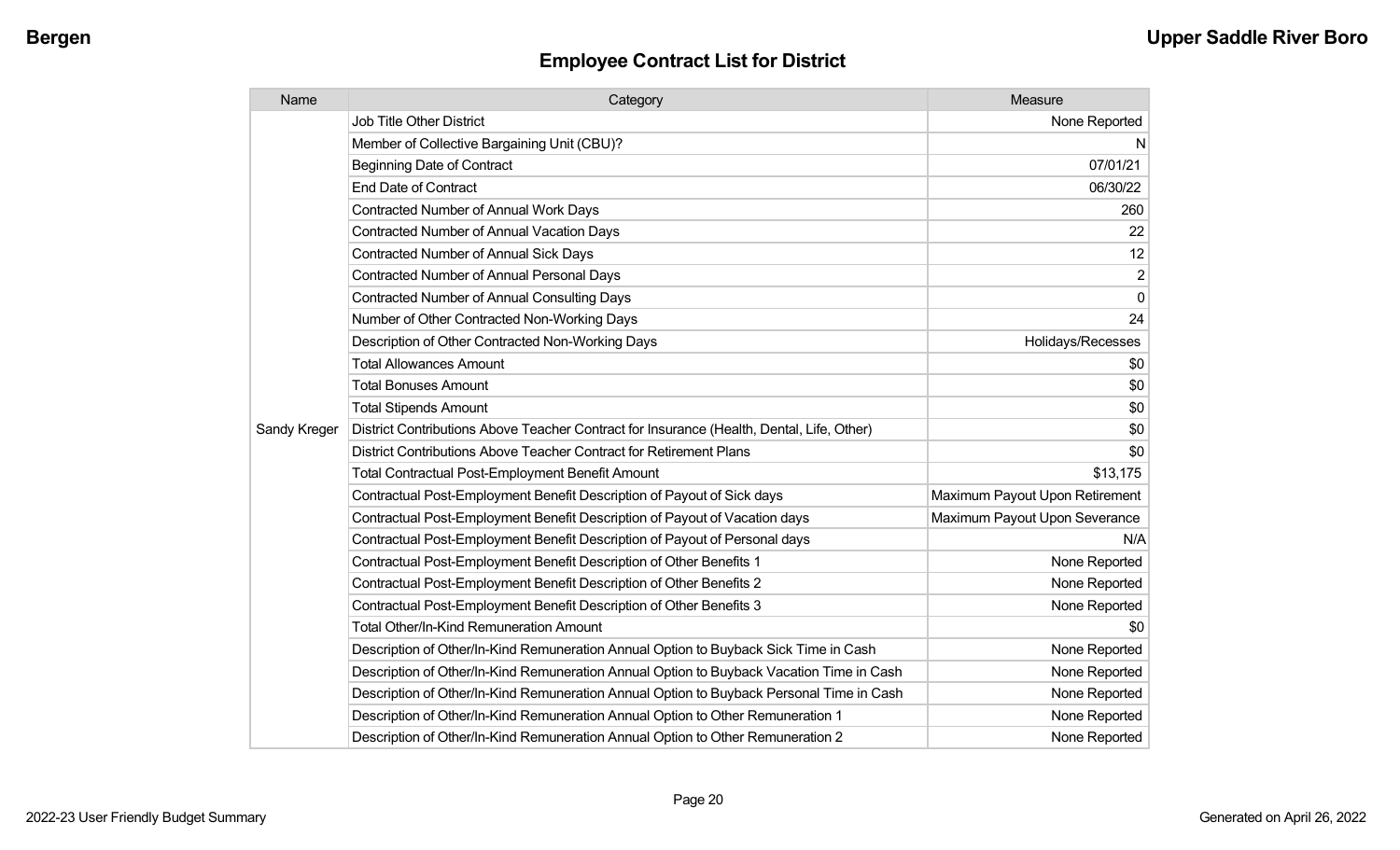| Name         | Category                                                                                  | Measure                |
|--------------|-------------------------------------------------------------------------------------------|------------------------|
| Sandy Kreger | Description of Other/In-Kind Remuneration Annual Option to Other Remuneration 3           | None Reported          |
|              | <b>Additional Comment 1</b>                                                               | None Reported          |
|              | <b>Additional Comment 2</b>                                                               | None Reported          |
|              | <b>Additional Comment 3</b>                                                               | None Reported          |
|              | <b>Job Title</b>                                                                          | Information Technology |
|              | Job Title II                                                                              | None Reported          |
|              | <b>Base Annual Salary Amount</b>                                                          | \$124,825              |
|              | Full-Time Equivalent (FTE)                                                                | 1.0                    |
|              | Shared with Another District?                                                             | N                      |
|              | <b>Shared County</b>                                                                      | None Reported          |
|              | <b>Shared District</b>                                                                    | None Reported          |
|              | <b>Job Title Other District</b>                                                           | None Reported          |
|              | Member of Collective Bargaining Unit (CBU)?                                               | N                      |
|              | <b>Beginning Date of Contract</b>                                                         | 07/01/21               |
|              | <b>End Date of Contract</b>                                                               | 06/30/22               |
|              | <b>Contracted Number of Annual Work Days</b>                                              | 260                    |
| Scott Newman | Contracted Number of Annual Vacation Days                                                 | 20                     |
|              | Contracted Number of Annual Sick Days                                                     | 12                     |
|              | <b>Contracted Number of Annual Personal Days</b>                                          | $\overline{2}$         |
|              | <b>Contracted Number of Annual Consulting Days</b>                                        | $\Omega$               |
|              | Number of Other Contracted Non-Working Days                                               | 14                     |
|              | Description of Other Contracted Non-Working Days                                          | Holidays               |
|              | <b>Total Allowances Amount</b>                                                            | \$500                  |
|              | <b>Total Bonuses Amount</b>                                                               | \$0                    |
|              | <b>Total Stipends Amount</b>                                                              | \$0                    |
|              | District Contributions Above Teacher Contract for Insurance (Health, Dental, Life, Other) | \$0                    |
|              | District Contributions Above Teacher Contract for Retirement Plans                        | \$0                    |
|              | <b>Total Contractual Post-Employment Benefit Amount</b>                                   | \$9,602                |
|              | Contractual Post-Employment Benefit Description of Payout of Sick days                    | N/A                    |